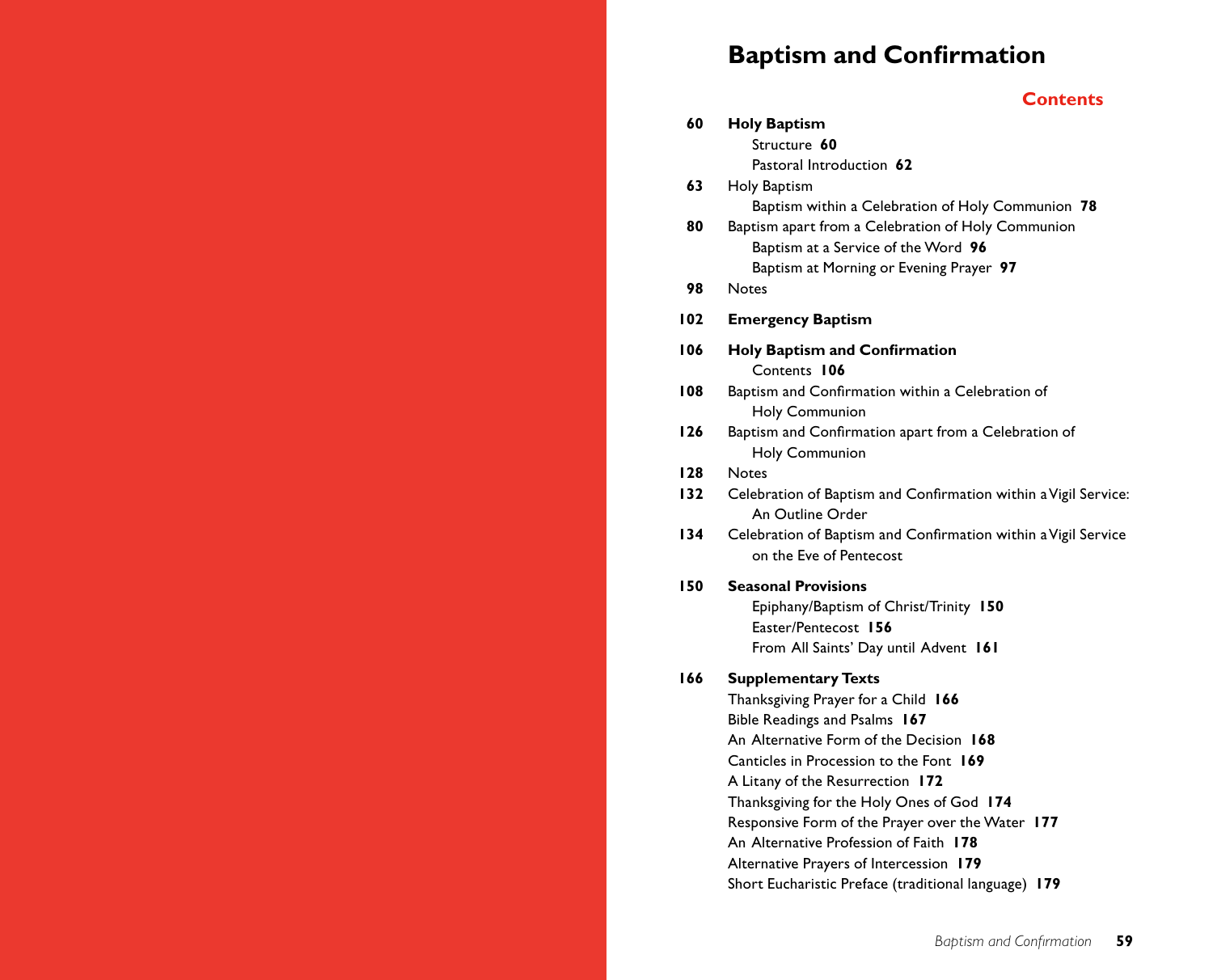# **Holy Baptism**

# *Structure*

### ¶ Preparation

The Greeting Thanksgiving Prayer for a Child Introduction \* *† Presentation of the Candidates* The Collect \*

## ¶ The Liturgy of the Word

Readings and Psalm Gospel Reading Sermon

## **The Liturgy of Baptism**

† Presentation of the Candidates The Decision Signing with the Cross Prayer over the Water \* Profession of Faith \* Baptism Commission † Prayers of Intercession \* The Welcome and Peace \* *† Prayers of Intercession \**

## **The Liturgy of the Eucharist**

Preparation of the Table Taking of the Bread and Wine The Eucharistic Prayer The Lord's Prayer Breaking of the Bread Giving of Communion Prayer after Communion \*

¶ The Sending Out

The Blessing \* Giving of a Lighted Candle The Dismissal

*† indicates alternative position allowed and shown indented in italics \* indicates alternative texts are provided*

*For Notes, see pages 98–101.*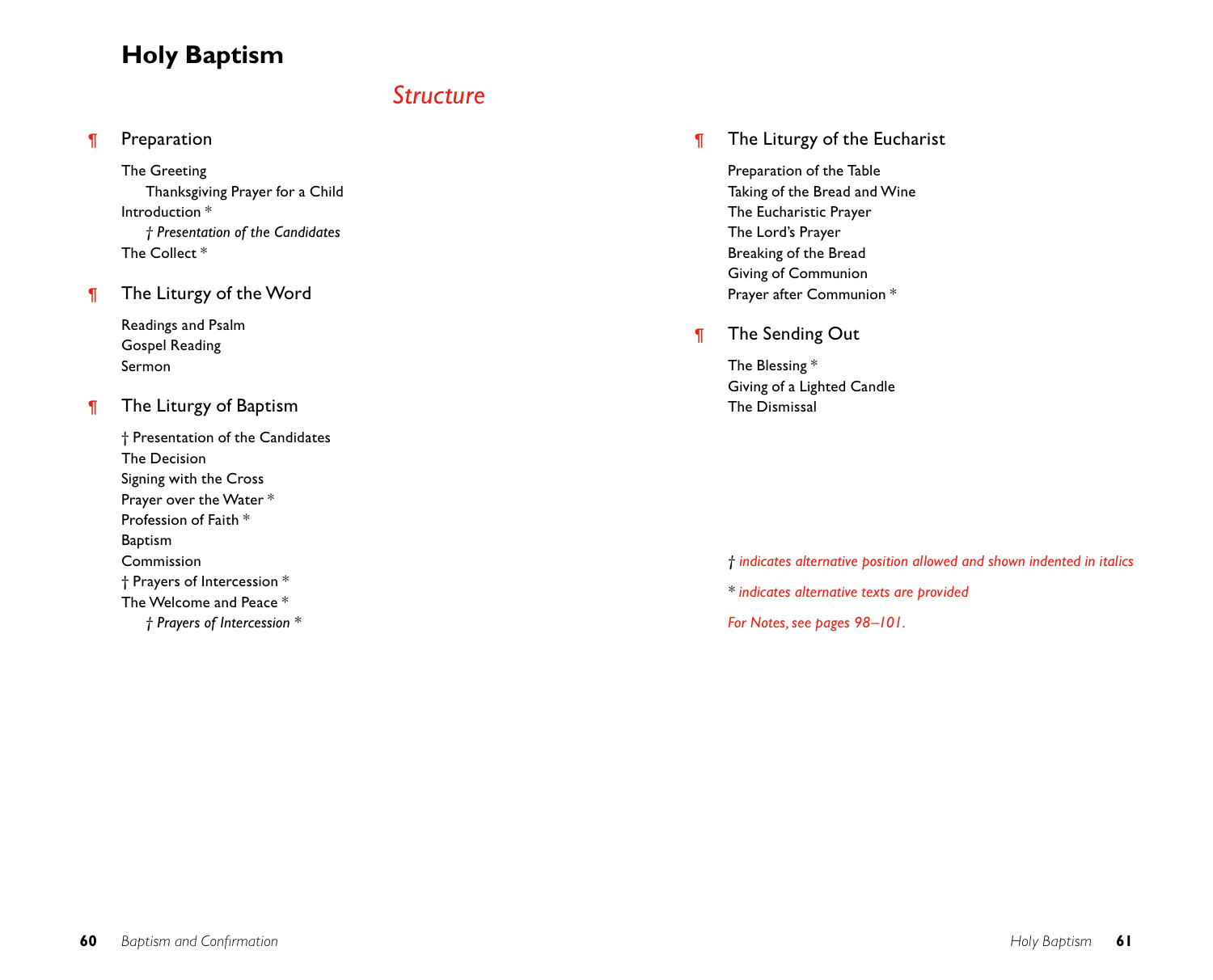# ¶ *Pastoral Introduction*

### *This may be read by those present before the service begins.*

Baptism marks the beginning of a journey with God which continues for the rest of our lives, the first step in response to God's love. For all involved, particularly the candidates but also parents, godparents and sponsors, it is a joyful moment when we rejoice in what God has done for us in Christ, making serious promises and declaring the faith. The wider community of the local church and friends welcome the new Christian, promising support and prayer for the future. Hearing and doing these things provides an opportunity to remember our own baptism and reflect on the progress made on that journey, which is now to be shared with this new member of the Church.

The service paints many vivid pictures of what happens on the Christian way. There is the sign of the cross, the badge of faith in the Christian journey, which reminds us of Christ's death for us. Our 'drowning' in the water of baptism, where we believe we die to sin and are raised to new life, unites us to Christ's dying and rising, a picture that can be brought home vividly by the way the baptism is administered.Water is also a sign of new life, as we are born again by water and the Spirit. This reminds us of Jesus' baptism. And as a sign of that new life, there may be a lighted candle, a picture of the light of Christ conquering the darkness of evil. Everyone who is baptized walks in that light for the rest of their lives.

As you pray for the candidates, picture them with yourself and the whole Church throughout the ages, journeying into the fullness of God's love.

*Jesus said,'I came that they may have life, and have it abundantly.' John 10.10*

# **Holy Baptism**

# ¶ *Preparation*

*At the entry of the ministers a hymn may be sung.*

## **The Greeting**

### *The president says*

The grace of our Lord Jesus Christ, the love of God and the fellowship of the Holy Spirit be with you all

### *All* **and also with you.**

*Words of welcome or introduction may be said.*

*The president may use the prayer of thanksgiving (see page166).*

### **Introduction**

*The president may use these or other words. (For seasonal Introductions,see pages 150 –165.)*

Our Lord Jesus Christ has told us that to enter the kingdom of heaven we must be born again of water and the Spirit, and has given us baptism as the sign and seal of this new birth. Here we are washed by the Holy Spirit and made clean. Here we are clothed with Christ, dying to sin that we may live his risen life. As children of God, we have a new dignity and God calls us to fullness of life.

*The Gloria in excelsis may be used.*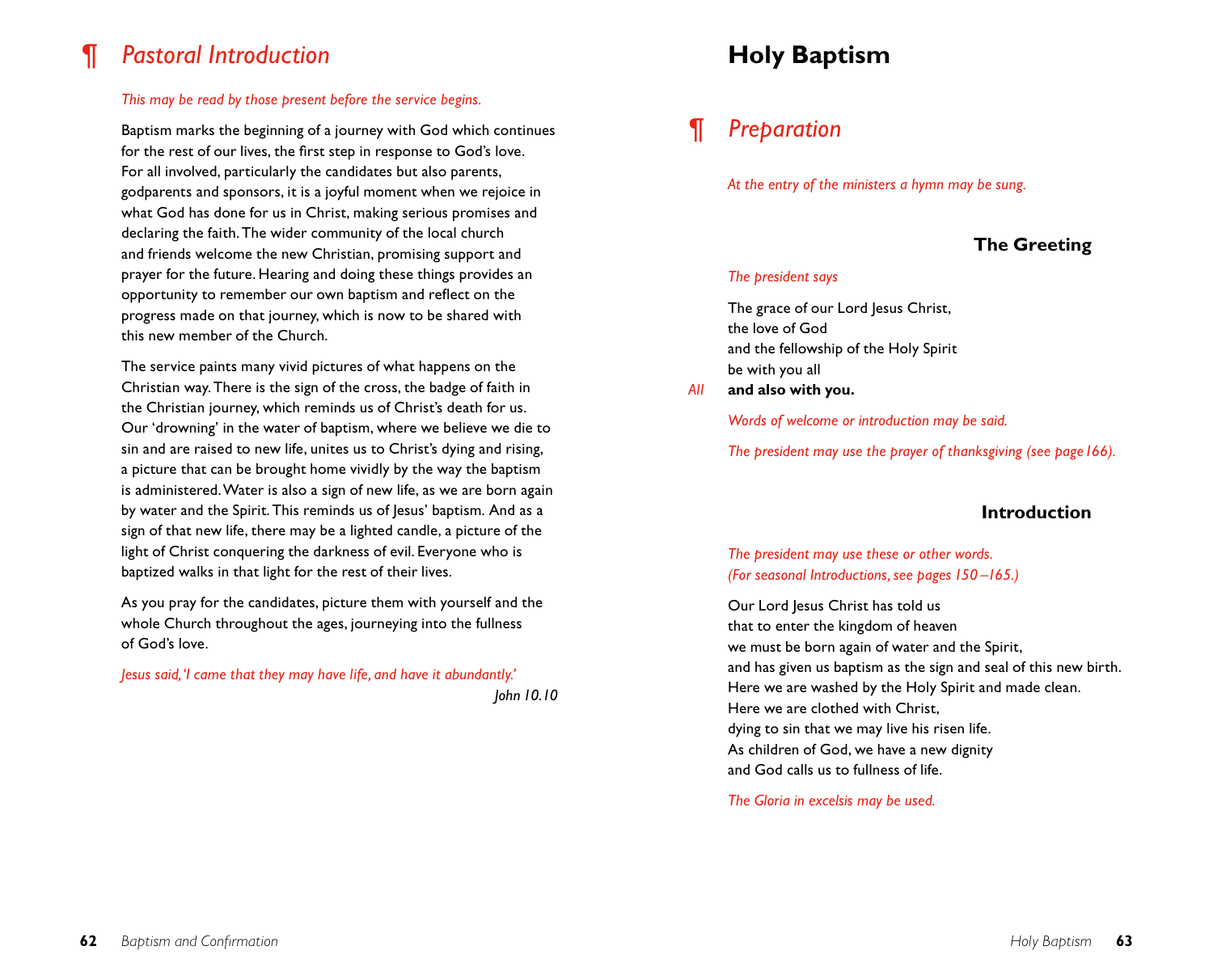# **The Collect**

*The president introduces a period of silent prayer with the words*  '*Let us pray*' *or a more specific bidding.*

*Either the Collect of the Day, or this Collect is said. (For seasonal Collects, see pages 150 –165.)*

Heavenly Father,

by the power of your Holy Spirit you give your faithful people new life in the water of baptism. Guide and strengthen us by the same Spirit, that we who are born again may serve you in faith and love, and grow into the full stature of your Son, Jesus Christ, who is alive and reigns with you in the unity of the Holy Spirit now and for ever.

*All* **Amen.**

# ¶ *The Liturgy of the Word*

# **Readings**

*The readings of the day are normally used on Sundays, Principal Feasts, other Principal Holy Days and Festivals. For other occasions, see pages 150 –165 and 167.*

*Either one or two readings from Scripture may precede the Gospel reading.*

*At the end of each the reader may say* 

This is the word of the Lord.

### *All* **Thanks be to God.**

*The psalm or canticle follows the first reading; other hymns and songs may be used between the readings.*

# **Gospel Reading**

*An acclamation may herald the Gospel reading.*

*When the Gospel is announced the reader says* 

Hear the Gospel of our Lord Jesus Christ according to N.

*All* **Glory to you, O Lord.**

### *At the end*

This is the Gospel of the Lord.

*All* **Praise to you, O Christ.**

### **Sermon**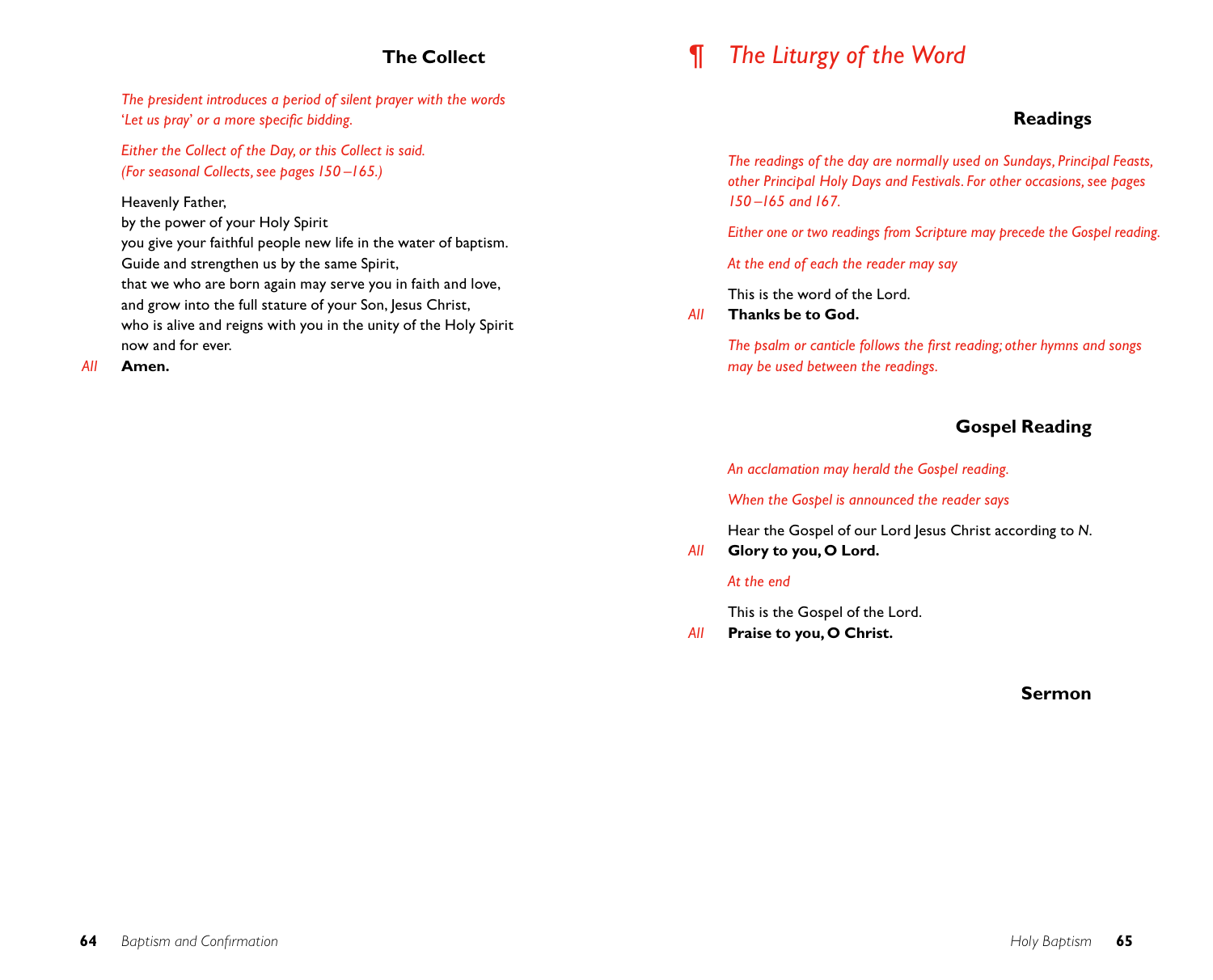# ¶ *The Liturgy of Baptism*

## **Presentation of the Candidates**

*The candidates may be presented to the congregation. Where appropriate, they may be presented by their godparents or sponsors.*

*The president asks those candidates for baptism who are able to answer for themselves*

Do you wish to be baptized? **I do.**

*Testimony by the candidate(s) may follow.*

### *The president addresses the whole congregation*

Faith is the gift of God to his people. In baptism the Lord is adding to our number those whom he is calling. People of God, will you welcome *these children/candidates* and uphold *them* in *their* new life in Christ?

*All* **With the help of God, we will.**

### *At the baptism of children, the president then says to the parents and godparents*

Parents and godparents, the Church receives *these children* with joy. Today we are trusting God for *their* growth in faith. Will you pray for *them*, draw *them* by your example into the community of faith and walk with *them* in the way of Christ? **With the help of God, we will.**

In baptism *these children* begin *their* journey in faith. You speak for *them* today. Will you care for *them*, and help *them* to take *their* place within the life and worship of Christ's Church? **With the help of God, we will.**

*A large candle may be lit. The president addresses the candidates directly, or through their parents, godparents and sponsors* 

In baptism, God calls us out of darkness into his marvellous light. To follow Christ means dying to sin and rising to new life with him. Therefore I ask:

Do you reject the devil and all rebellion against God? **I reject them.**

Do you renounce the deceit and corruption of evil? **I renounce them.**

Do you repent of the sins that separate us from God and neighbour? **I repent of them.**

Do you turn to Christ as Saviour? **I turn to Christ.**

Do you submit to Christ as Lord? **I submit to Christ.**

Do you come to Christ, the way, the truth and the life? **I come to Christ.**

*Where there are strong pastoral reasons, the alternative form of the Decision (page 168) may be used.*

## **The Decision**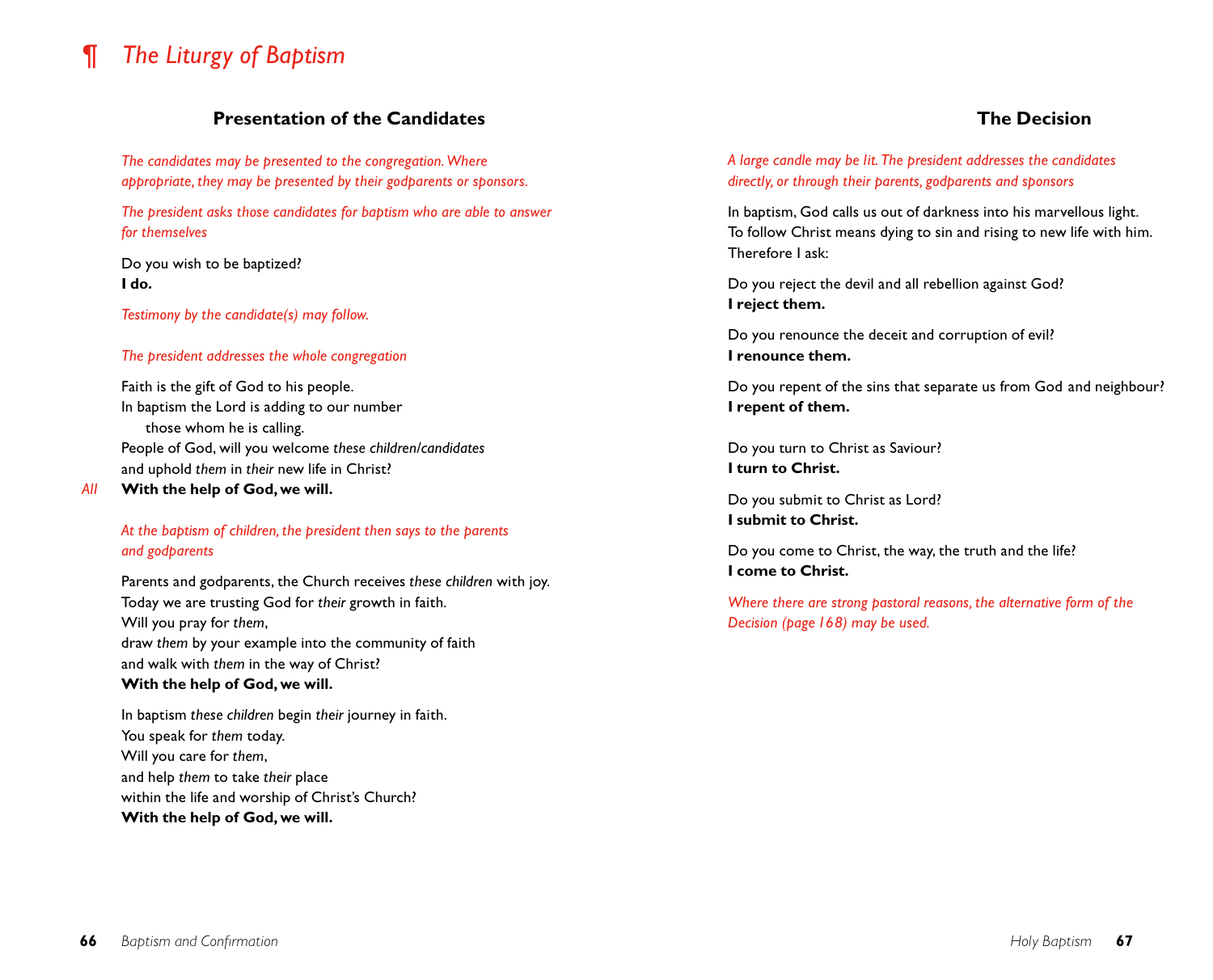# **Signing with the Cross**

### **Prayer over the Water**

*The president or another minister makes the sign of the cross on the forehead of each candidate, saying* 

Christ claims you for his own. Receive the sign of his cross.

*The president may invite parents, godparents and sponsors to sign the candidates with the cross. When all the candidates have been signed, the president says* 

Do not be ashamed to confess the faith of Christ crucified.

*All* **Fight valiantly as a disciple of Christ against sin, the world and the devil, and remain faithful to Christ to the end of your life.**

May almighty God deliver you from the powers of darkness, restore in you the image of his glory, and lead you in the light and obedience of Christ.

*All* **Amen.**

*The ministers and candidates gather at the baptismal font. A canticle, psalm, hymn or litany may be used (see pages 169–176).*

*The president stands before the water of baptism and says (optional seasonal and responsive forms are provided on pages 150–165 and 177)*

Praise God who made heaven and earth,

*All* **who keeps his promise for ever.**

Let us give thanks to the Lord our God.

*All* **It is right to give thanks and praise.**

We thank you, almighty God, for the gift of water to sustain, refresh and cleanse all life. Over water the Holy Spirit moved in the beginning of creation. Through water you led the children of Israel from slavery in Egypt to freedom in the Promised Land. In water your Son Jesus received the baptism of John and was anointed by the Holy Spirit as the Messiah, the Christ, to lead us from the death of sin to newness of life.

We thank you, Father, for the water of baptism. In it we are buried with Christ in his death. By it we share in his resurrection. Through it we are reborn by the Holy Spirit. Therefore, in joyful obedience to your Son, we baptize into his fellowship those who come to him in faith.

Now sanctify this water that, by the power of your Holy Spirit, they may be cleansed from sin and born again. Renewed in your image, may they walk by the light of faith and continue for ever in the risen life of Jesus Christ our Lord; to whom with you and the Holy Spirit be all honour and glory, now and for ever.

*All* **Amen.**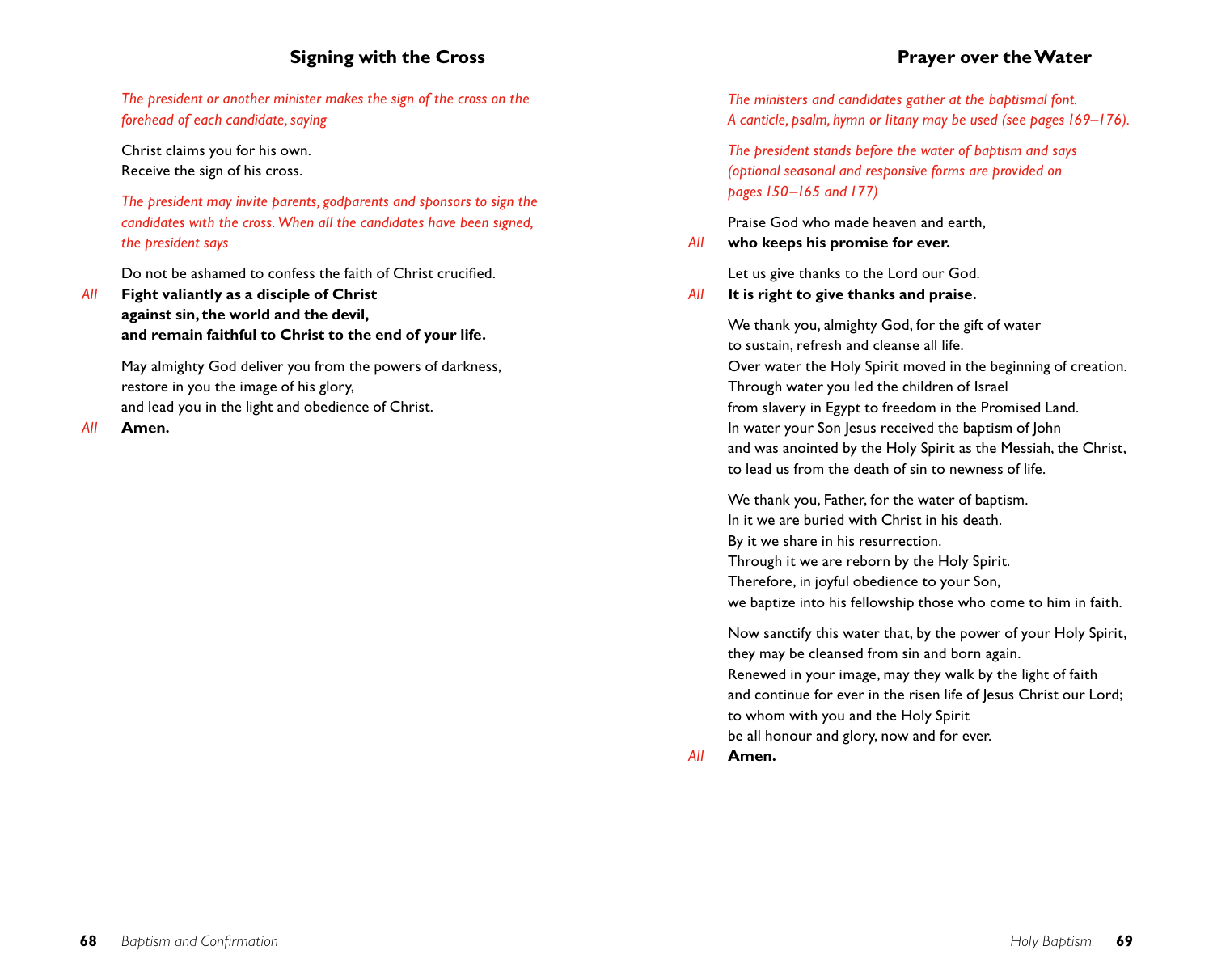# **Profession of Faith**

### *The president addresses the congregation*

Brothers and sisters, I ask you to profess together with *these candidates* the faith of the Church.

Do you believe and trust in God the Father?

*All* **I believe in God, the Father almighty, creator of heaven and earth.**

Do you believe and trust in his Son Jesus Christ?

*All* **I believe in Jesus Christ, his only Son, our Lord, who was conceived by the Holy Spirit, born of the Virgin Mary, suffered under Pontius Pilate, was crucified, died, and was buried; he descended to the dead. On the third day he rose again; he ascended into heaven, he is seated at the right hand of the Father, and he will come to judge the living and the dead.**

Do you believe and trust in the Holy Spirit?

*All* **I believe in the Holy Spirit, the holy catholic Church, the communion of saints, the forgiveness of sins, the resurrection of the body, and the life everlasting. Amen.**

> *Where there are strong pastoral reasons the alternative Profession of Faith (page 178) may be used.*

*If the candidate(s) can answer for themselves, the president may say to each one N*, is this your faith?

*Each candidate answers in their own words, or* **This is my faith.**

*The president or another minister dips each candidate in water, or pours water on them, saying* 

*N*, I baptize you in the name of the Father, and of the Son, and of the Holy Spirit.

### *All* **Amen.**

*If the newly baptized are clothed with a white robe, a hymn or song may be used, and then a minister may say* 

You have been clothed with Christ. As many as are baptized into Christ have put on Christ.

*If those who have been baptized were not signed with the cross immediately after the Decision, the president signs each one now.*

### *The president says*

May God, who has received you by baptism into his Church, pour upon you the riches of his grace, that within the company of Christ's pilgrim people you may daily be renewed by his anointing Spirit, and come to the inheritance of the saints in glory.

*All* **Amen.**

*The president and those who have been baptized may return from the font.*

## **Baptism**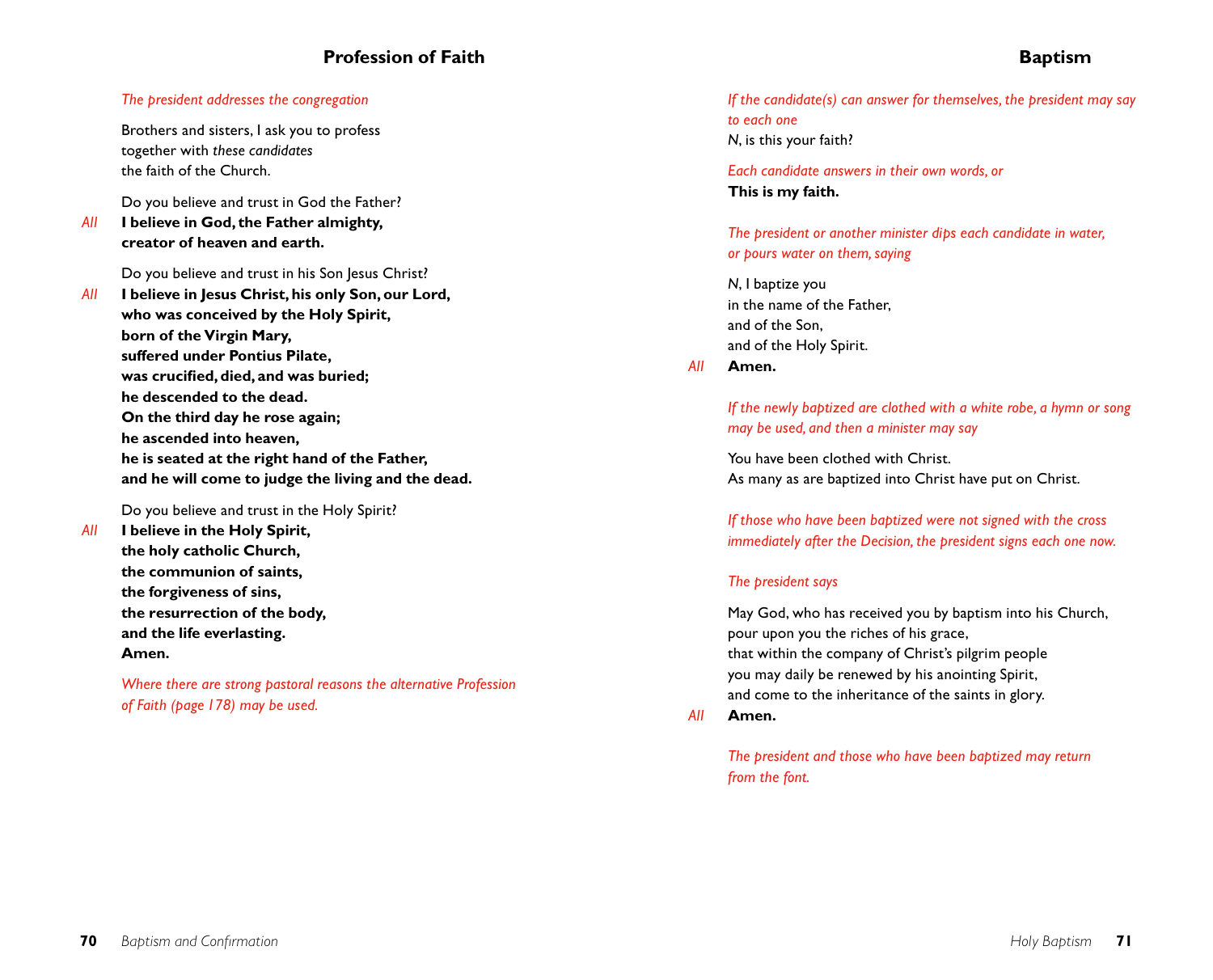### **Commission**

### **Either** *Where the newly baptized are unable to answer for themselves, a minister addresses the congregation, parents and godparents, using these or similar words*

We have brought *these children* to baptism knowing that Jesus died and rose again for *them* and trusting in the promise that God hears and answers prayer.We have prayed that in Jesus Christ *they* will know the forgiveness of *their* sins and the new life of the Spirit.

As *they* grow up, *they* will need the help and encouragement of the Christian community, so that *they* may learn to know God in public worship and private prayer, follow lesus Christ in the life of faith, serve *their* neighbour after the example of Christ, and in due course come to confirmation.

As part of the Church of Christ, we all have a duty to support *them* by prayer, example and teaching. As *their* parents and godparents, you have the prime responsibility for guiding and helping *them* in *their* early years. This is a demanding task for which you will need the help and grace of God. Therefore let us now pray for grace in guiding *these children* in the way of faith.

#### *One or more of the following prayers may be used*

Faithful and loving God, bless those who care for *these children* and grant them your gifts of love, wisdom and faith. Pour upon them your healing and reconciling love, and protect their home from all evil. Fill them with the light of your presence and establish them in the joy of your kingdom, through Jesus Christ our Lord.

### *All* **Amen.**

God of grace and life, in your love you have given us a place among your people; keep us faithful to our baptism, and prepare us for that glorious day when the whole creation will be made perfect in your Son our Saviour Jesus Christ.

### *All* **Amen.**

### *These words may be added*

### *N and N*,

today God has touched you with his love and given you a place among his people. God promises to be with you in joy and in sorrow, to be your guide in life, and to bring you safely to heaven. In baptism God invites you on a life-long journey. Together with all God's people you must explore the way of Jesus and grow in friendship with God, in love for his people, and in serving others. With us you will listen to the word of God and receive the gifts of God.

### **or** *Here or at the beginning of the Sending Out, a minister may say to the newly baptized who are able to answer for themselves*

Those who are baptized are called to worship and serve God.

Will you continue in the apostles' teaching and fellowship, in the breaking of bread, and in the prayers? **With the help of God, I will.**

Will you persevere in resisting evil, and, whenever you fall into sin, repent and return to the Lord? **With the help of God, I will.**

Will you proclaim by word and example the good news of God in Christ? **With the help of God, I will.**

Will you seek and serve Christ in all people, loving your neighbour as yourself? **With the help of God,I will.**

Will you acknowledge Christ's authority over human society, by prayer for the world and its leaders, by defending the weak, and by seeking peace and justice? **With the help of God,I will.**

May Christ dwell in your heart(s) through faith, that you may be rooted and grounded in love and bring forth the fruit of the Spirit. **Amen.**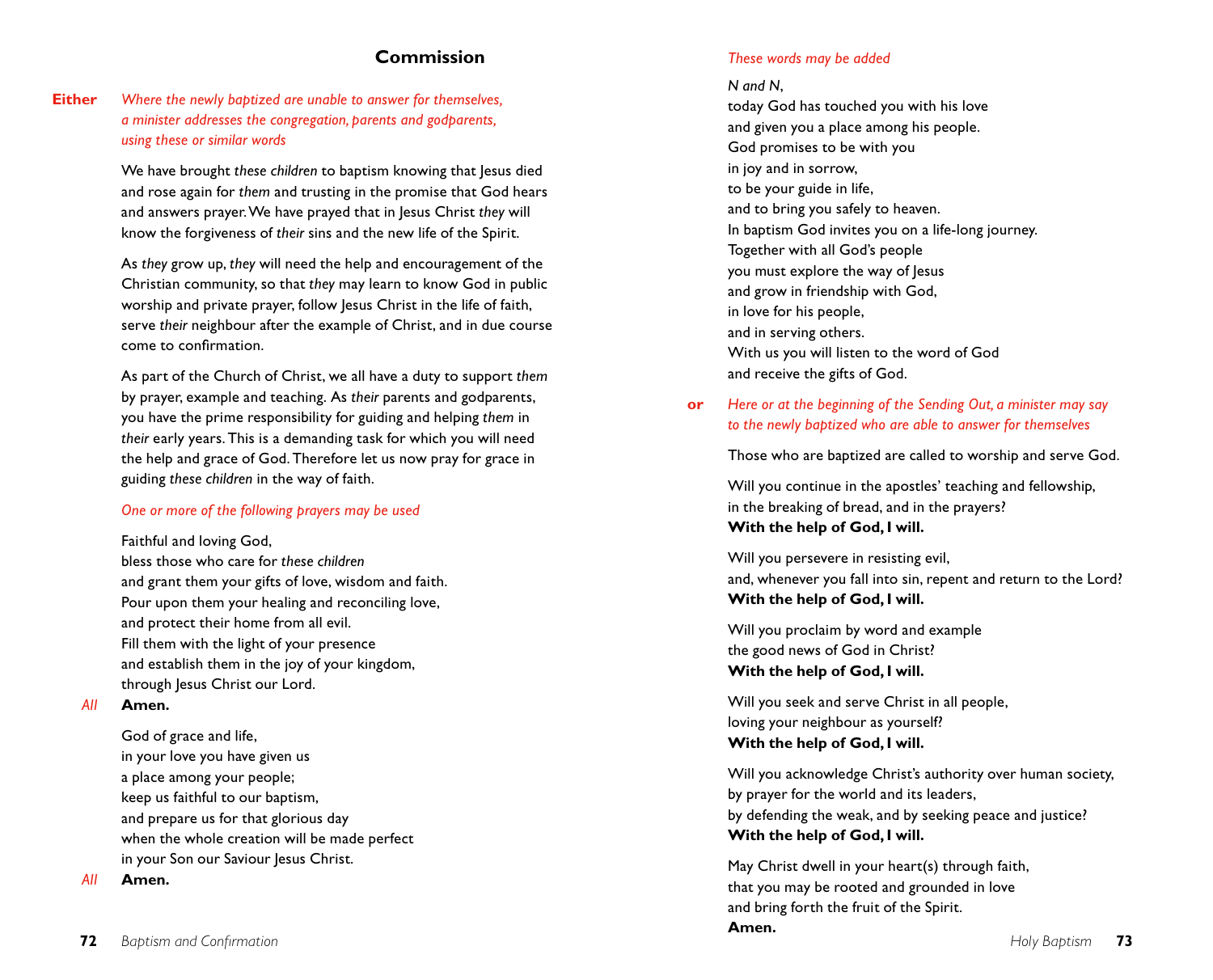# **Prayers of Intercession**

*Either here or after the Welcome and Peace, intercessions may be led by the president or others. These or other suitable words may be used. For seasonal forms and an alternative form, see pages 150 –165 and 179. The intercession may conclude with a Collect.*

As a royal priesthood, let us pray to the Father through Christ who ever lives to intercede for us.

Reveal your kingdom among the nations; may peace abound and justice flourish. *Especially for …*  Your name be hallowed.

### *All* **Your kingdom come.**

Send down upon us the gift of the Spirit and renew your Church with power from on high. *Especially for …* Your name be hallowed.

### *All* **Your kingdom come.**

Deliver the oppressed, strengthen the weak, heal and restore your creation. *Especially for …* Your name be hallowed.

### *All* **Your kingdom come.**

Rejoicing in the fellowship of the Church on earth, we join our prayers with all the saints in glory. Your name be hallowed.

### *All* **Your kingdom come.**

**The Welcome and Peace**

There is one Lord, one faith, one baptism: *N and N*, by one Spirit we are all baptized into one body.

*All* **We welcome you into the fellowship of faith; we are children of the same heavenly Father; we welcome you.**

*The congregation may greet the newly baptized.*

*The president introduces the Peace in these or other suitable words. (For seasonal Introductions to the Peace, see pages 150–165.)*

We are all one in Christ lesus. We belong to him through faith, heirs of the promise of the Spirit of peace.

The peace of the Lord be always with you

*All* **and also with you.**

### *A minister may say*

Let us offer one another a sign of peace.

*All may exchange a sign of peace.*

*If the Liturgy of the Eucharist does not follow immediately, the service continues with suitable prayers, ending with the Lord's Prayer and the Sending Out (page 77).*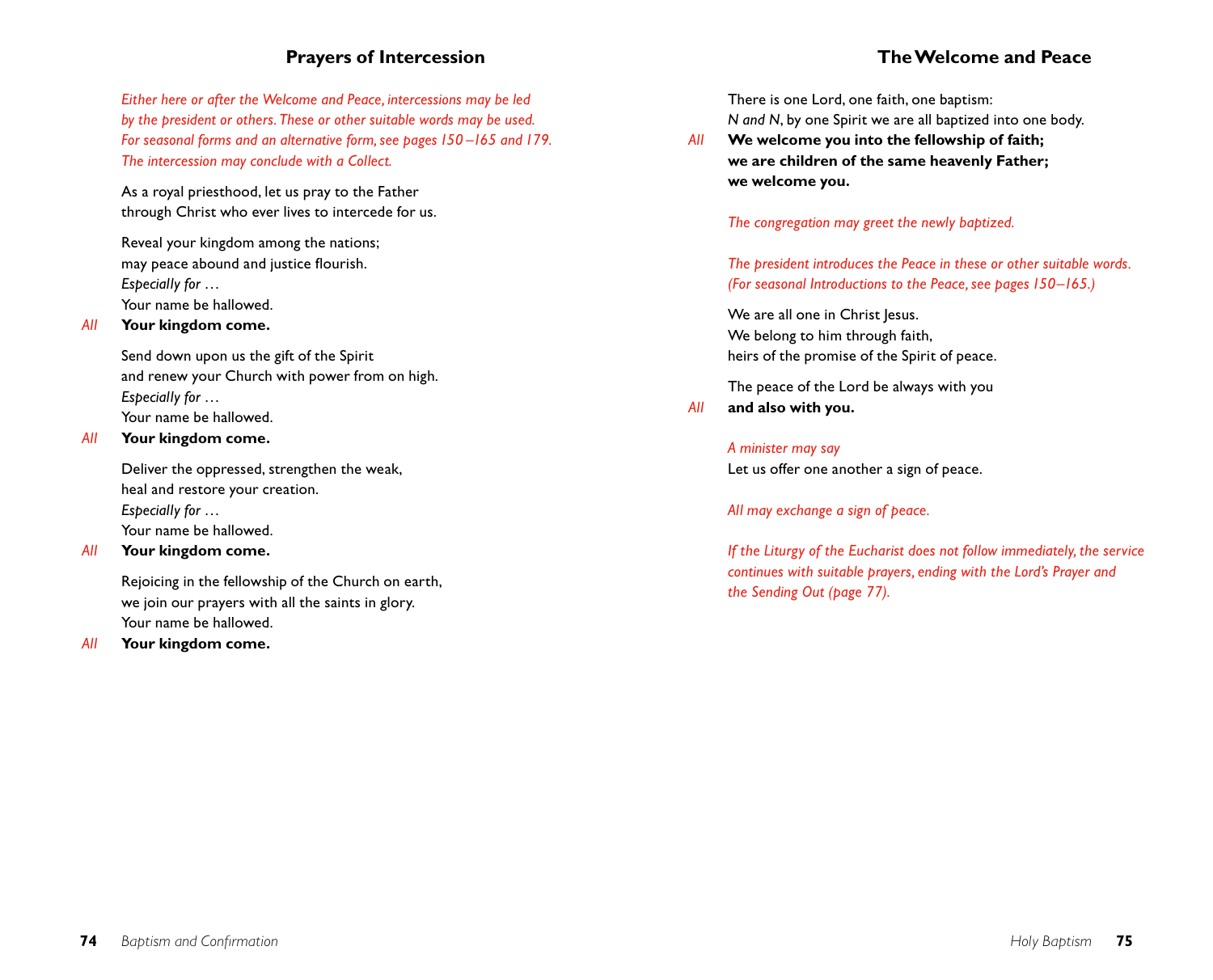# *¶ The Liturgy of the Eucharist*

*The Order for Celebration of Holy Communion continues with*

## **Preparation of the Table**

## **Taking of the Bread and Wine**

## **The Eucharistic Prayer**

### *This short Proper Preface may be used*

And now we give you thanks because by water and the Holy Spirit you have made us a holy people in Jesus Christ our Lord; you raise us to new life in him and renew in us the image of your glory.

## **The Lord's Prayer**

## **Breaking of the Bread**

## **Giving of Communion**

## **Prayer after Communion**

*The authorized Post Communion of the Day, or a seasonal Post Communion (see pages 150–165), or the following is used*

Eternal God, our beginning and our end, preserve in your people the new life of baptism; as Christ receives us on earth, so may he guide us through the trials of this world and enfold us in the joy of heaven, where you live and reign, one God for ever and ever.

### *All* **Amen.**

# ¶ *The Sending Out*

*If the words on page 73 have not been used earlier, a minister may address the newly baptized who are able to answer for themselves, using those words.*

## **The Blessing**

*The president may use a seasonal blessing (pages 150–165), or another suitable blessing, or*

The God of all grace, who called you to his eternal glory in Christ Jesus, establish, strengthen and settle you in the faith; and the blessing of God almighty, the Father, the Son, and the Holy Spirit, be among you and remain with you always.

*All* **Amen.**

# **Giving of a Lighted Candle**

*The president or another person may give each of the newly baptized a lighted candle. These may be lit from the candle used at the Decision.*

*When all the newly baptized have received a candle, the president says* 

God has delivered us from the dominion of darkness and has given us a place with the saints in light.

You have received the light of Christ; walk in this light all the days of your life.

*All* **Shine as a light in the world to the glory of God the Father.**

## **The Dismissal**

Go in the light and peace of Christ.

*All* **Thanks be to God.**

*From Easter Day to Pentecost* Alleluia, alleluia *may be added to both the versicle and the response.*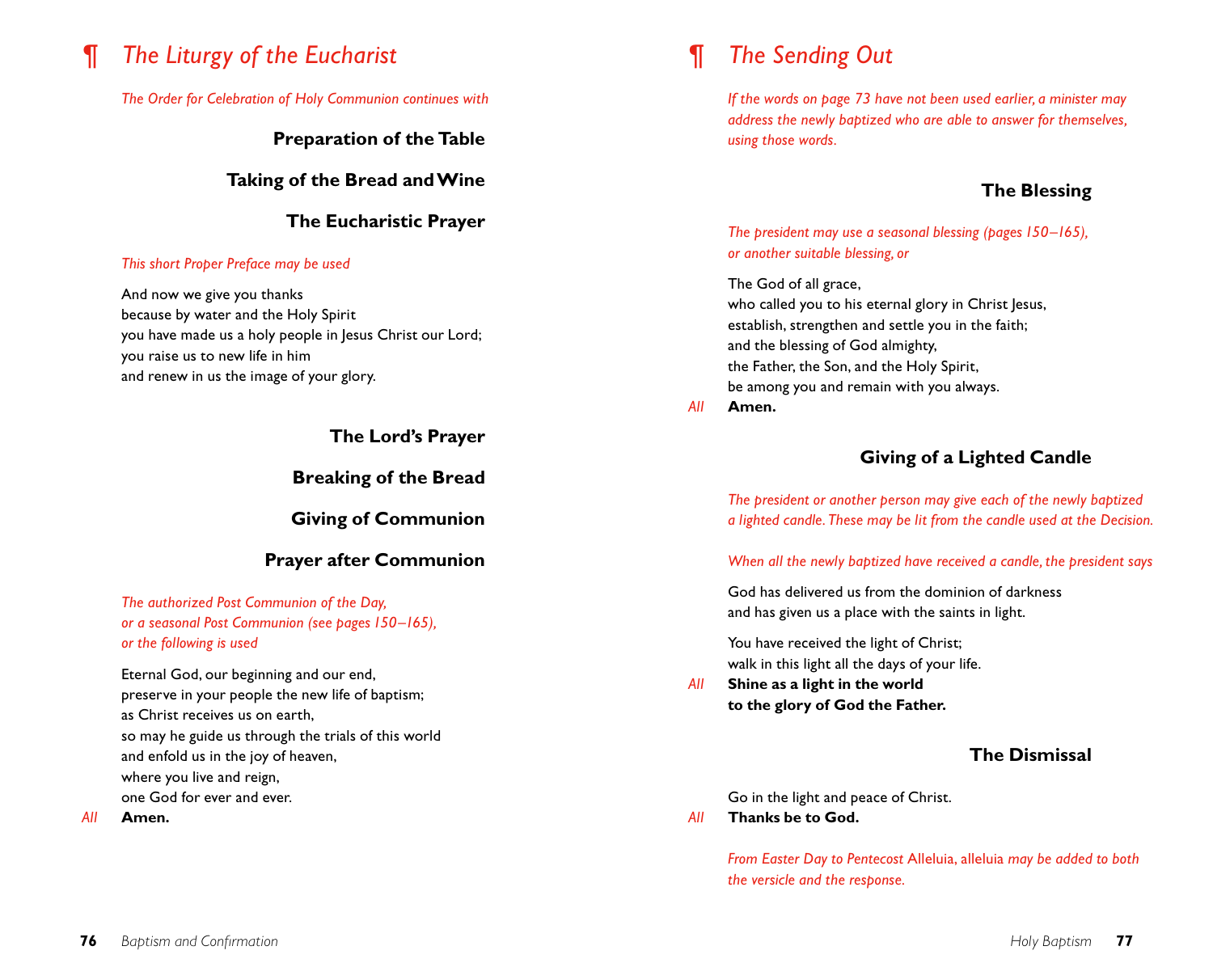# **Baptism within a Celebration of Holy Communion**

The service for Holy Baptism provides for baptism in the context of the celebration of Holy Communion. The following notes aim to highlight the implication of this for baptism at a parish's regular Sunday celebration of Holy Communion.

- **1** The opening of the service should include an appropriate introduction and may include a prayer of thanksgiving for the child (page 166).
- **2** The Prayers of Penitence and the Nicene Creed are omitted.
- **3** The Presentation of the Candidates for Baptism takes place after the sermon. Alternatively it may form part of the opening section of the service; before the Gloria or Kyries (where these are used). If the presentation is used in this earlier position, it must precede the Collect.
- **4** Baptism takes place after the sermon.
- **5** An interrogatory version of the Apostles' Creed is provided in the text, to be said by the whole congregation. The Apostles' Creed is the normal baptismal creed in the Western tradition. A shorter Profession of Faith can be found at page 178.
- **6** The first form of the Commission is to be used at the baptism of children.The second form is to be used at the baptism of those able to answer for themselves.
- **7** A brief form of the Prayers of Intercession is provided. Longer and seasonal forms are to be found on pages 150–165. The Prayers may be placed before or after the Welcome. If the Prayers precede the Welcome and Peace, the Liturgy of the Eucharist then continues in the usual way with the Preparation of the Table and the Taking of the Bread and Wine.
- **8** A lighted candle is presented to the newly baptized as part of the conclusion of the service. It may be appropriate to invite the parents and godparents to the front at this point. The candle is lit from the Paschal candle (or other large candle) previously lit at the Decision.

The following table indicates how the service for Holy Baptism is to be used with the services indicated.

| <b>Order of Baptism</b>        | Order One                                                     | Order Two / BCP                                                                                  |
|--------------------------------|---------------------------------------------------------------|--------------------------------------------------------------------------------------------------|
| [Thanksgiving]<br>Introduction | After the Greeting<br><b>Tomit Prayers of</b><br>Penitence]   | After the Sermon                                                                                 |
|                                | Omit Nicene Creed                                             | Omit Nicene Creed                                                                                |
| Presentation                   | After the Greeting<br>or Sermon                               | After the Introduction                                                                           |
| <b>Baptism</b>                 | After the Sermon                                              | After the Presentation                                                                           |
| Prayers of<br>Intercession     | At the Intercessions<br><b>Tomit Prayers of</b><br>Penitence] | Use Prayers of<br>Intercession from<br>Holy Baptism in<br>place of Prayer for<br>Church Militant |
| <b>Welcome and Peace</b>       | At the Peace                                                  | Use the Welcome<br>after the Commission                                                          |
| Prayer after<br>Communion      | After the Giving of<br><b>Bread and Wine</b>                  | Do not use                                                                                       |
| Giving of a<br>Lighted Candle  | Between the Blessing<br>and Dismissal                         | After the Blessing                                                                               |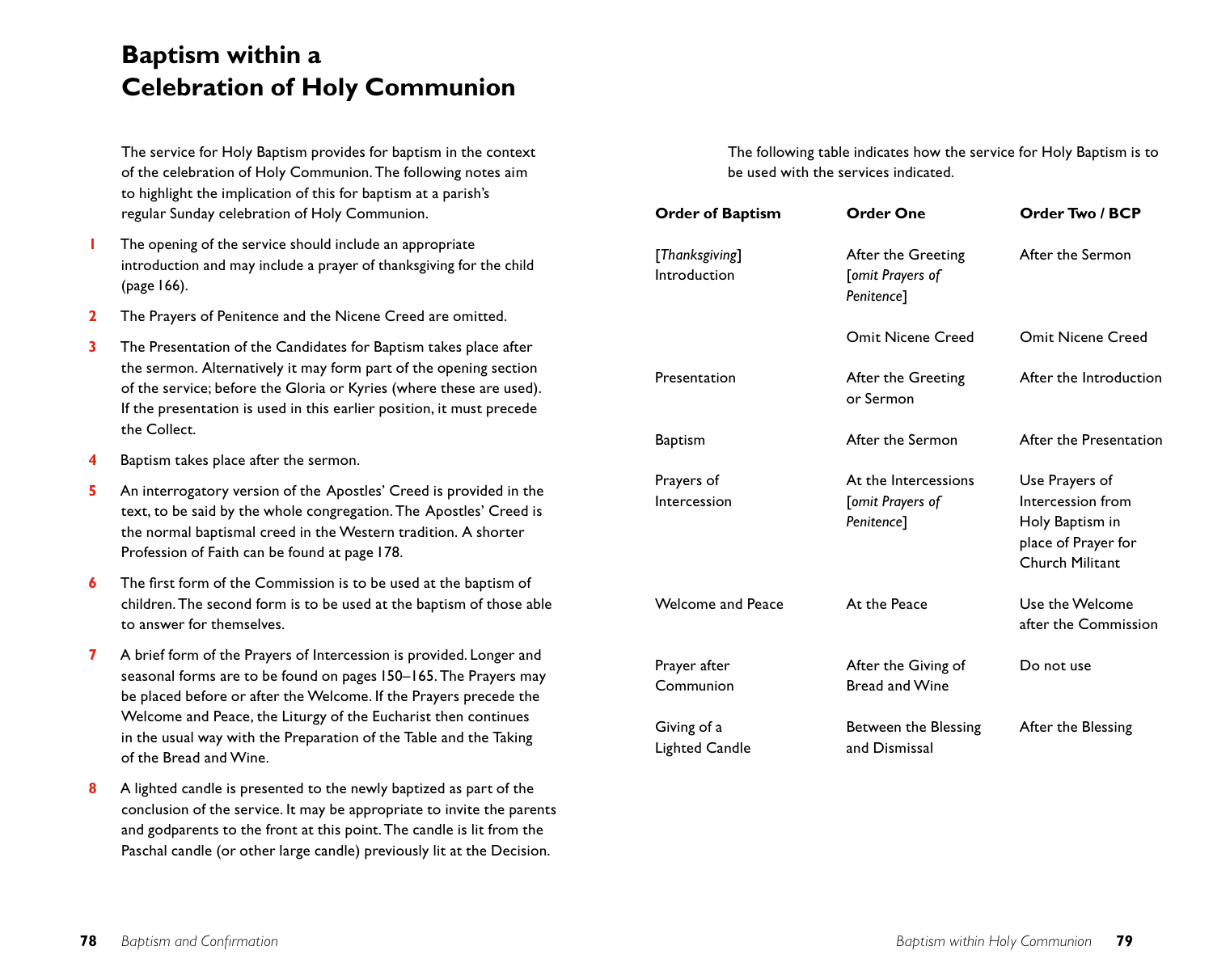# **Baptism apart from a Celebration of Holy Communion**

# *Structure*

¶ Preparation

The Greeting Thanksgiving Prayer for a Child Introduction \* *† Presentation of the Candidates* The Collect \*

### ¶ The Liturgy of the Word

Readings and Psalm Gospel Reading Sermon

### **The Liturgy of Baptism**

† Presentation of the Candidates The Decision Signing with the Cross Prayer over the Water \* Profession of Faith \* Baptism Commission *† Prayers of Intercession* \* The Welcome and Peace \* † Prayers of Intercession *\** The Lord's Prayer

### ¶ The Sending Out

The Blessing \* Giving of a Lighted Candle The Dismissal

*† indicates alternative position allowed and shown indented in italics*

*\* indicates alternative texts are provided*

# **Baptism apart from a Celebration of Holy Communion**

# ¶ *Preparation*

*At the entry of the ministers a hymn may be sung.*

# **The Greeting**

### *The president says*

The grace of our Lord Jesus Christ, the love of God and the fellowship of the Holy Spirit be with you all

*All* **and also with you.**

*Words of welcome or introduction may be said.*

*The president may use the prayer of thanksgiving (see page 166).*

### **Introduction**

### *The president may use these or other words. (For seasonal Introductions,see pages 150–165.)*

Our Lord Jesus Christ has told us that to enter the kingdom of heaven we must be born again of water and the Spirit, and has given us baptism as the sign and seal of this new birth. Here we are washed by the Holy Spirit and made clean. Here we are clothed with Christ, dying to sin that we may live his risen life. As children of God, we have a new dignity and God calls us to fullness of life.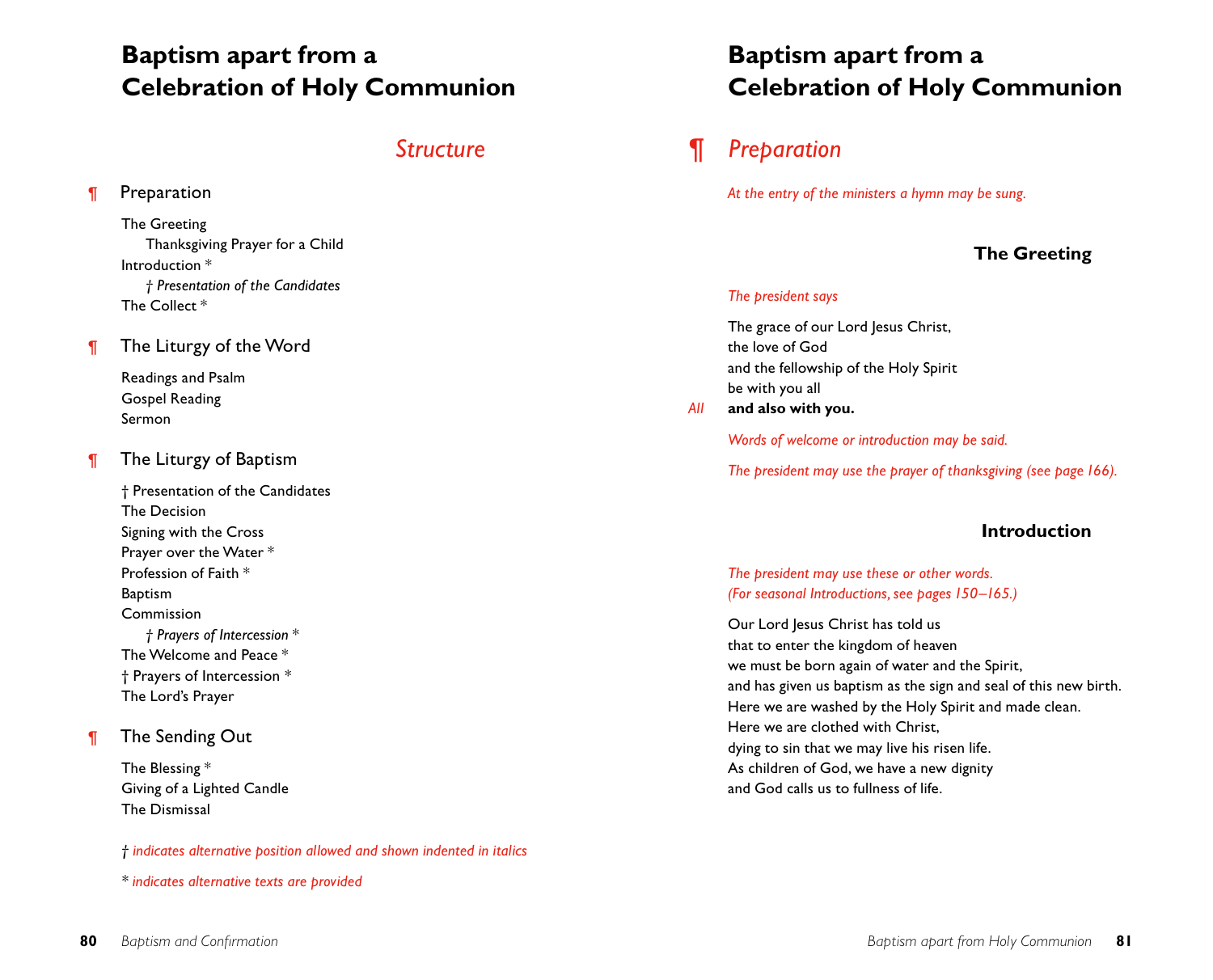# **The Collect**

*The president introduces a period of silent prayer with the words 'Let us pray' or a more specific bidding.*

*Either the Collect of the Day, or this Collect is said. (For seasonal Collects, see pages 150–165.)*

Heavenly Father,

by the power of your Holy Spirit you give your faithful people new life in the water of baptism. Guide and strengthen us by the same Spirit, that we who are born again may serve you in faith and love, and grow into the full stature of your Son, Jesus Christ, who is alive and reigns with you in the unity of the Holy Spirit now and for ever.

*All* **Amen.**

# ¶ *The Liturgy of the Word*

## **Readings**

*The readings of the day are normally used on Sundays, Principal Feasts, other Principal Holy Days and Festivals. For other occasions, see pages 150–165 and 167.*

*Either one or two readings from Scripture may precede the Gospel reading.*

*At the end of each the reader may say* 

This is the word of the Lord.

### *All* **Thanks be to God.**

*The psalm or canticle follows the first reading; other hymns and songs may be used between the readings.*

# **Gospel Reading**

*An acclamation may herald the Gospel reading.*

*When the Gospel is announced the reader says* 

Hear the Gospel of our Lord Jesus Christ according to N.

*All* **Glory to you, O Lord.**

### *At the end*

This is the Gospel of the Lord.

*All* **Praise to you, O Christ.**

### **Sermon**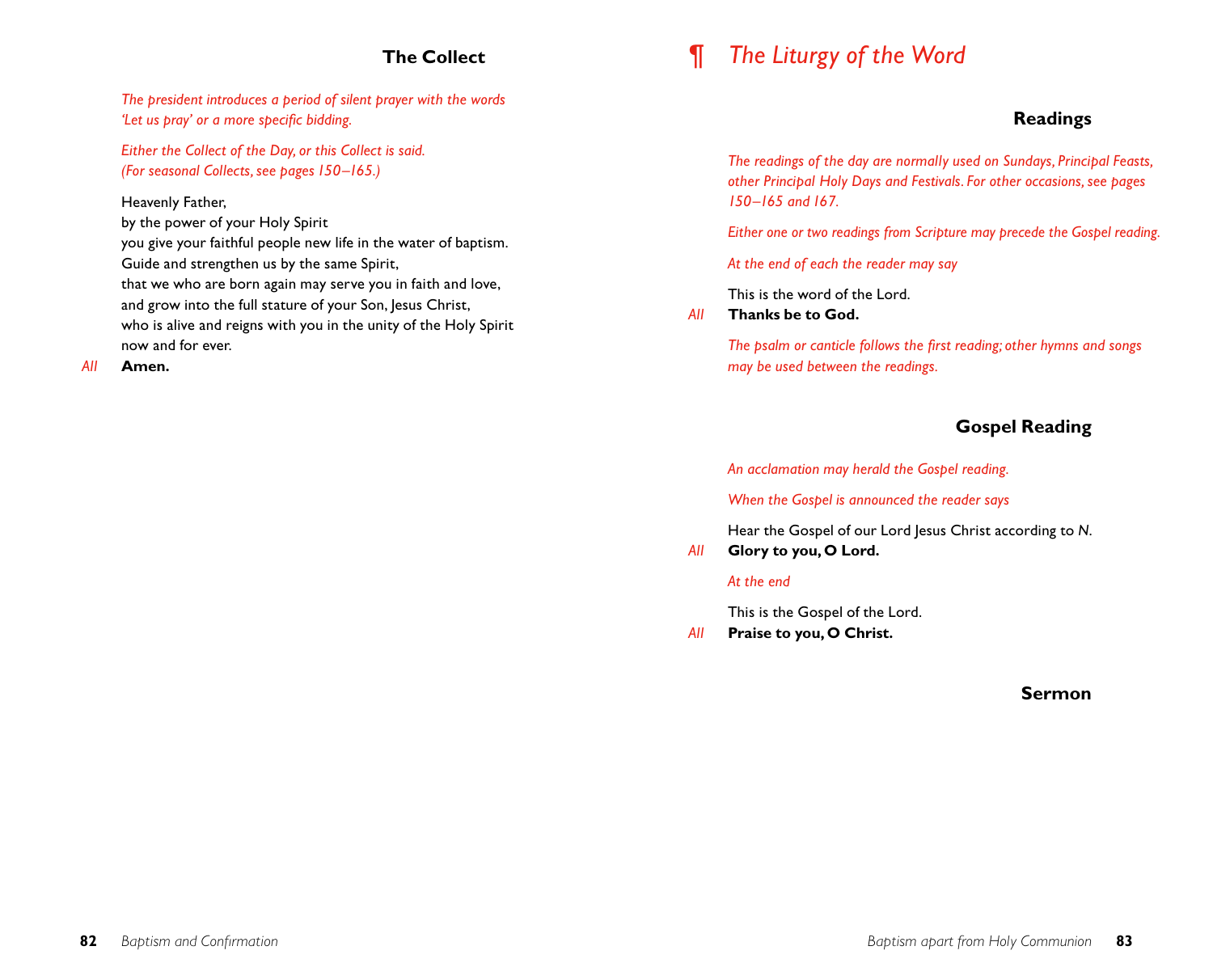# ¶ *The Liturgy of Baptism*

## **Presentation of the Candidates**

*The candidates may be presented to the congregation. Where appropriate, they may be presented by their godparents or sponsors.*

*The president asks those candidates for baptism who are able to answer for themselves*

Do you wish to be baptized? **I do.**

*Testimony by the candidate(s) may follow.*

### *The president addresses the whole congregation*

Faith is the gift of God to his people. In baptism the Lord is adding to our number those whom he is calling. People of God, will you welcome *these children/candidates* and uphold *them* in *their* new life in Christ?

*All* **With the help of God, we will.**

### *At the baptism of children, the president then says to the parents and godparents*

Parents and godparents, the Church receives *these children* with joy. Today we are trusting God for *their* growth in faith. Will you pray for *them*, draw *them* by your example into the community of faith and walk with *them* in the way of Christ? **With the help of God, we will.**

In baptism *these children* begin *their* journey in faith. You speak for *them* today. Will you care for *them*, and help *them* to take *their* place within the life and worship of Christ's Church? **With the help of God, we will.**

*A large candle may be lit. The president addresses the candidates directly, or through their parents, godparents and sponsors* 

In baptism, God calls us out of darkness into his marvellous light. To follow Christ means dying to sin and rising to new life with him. Therefore I ask:

Do you reject the devil and all rebellion against God? **I reject them.**

Do you renounce the deceit and corruption of evil? **I renounce them.**

Do you repent of the sins that separate us from God and neighbour? **I repent of them.**

Do you turn to Christ as Saviour? **I turn to Christ.**

Do you submit to Christ as Lord? **I submit to Christ.**

Do you come to Christ, the way, the truth and the life? **I come to Christ.**

*Where there are strong pastoral reasons, the alternative form of the Decision (page 168) may be used.*

# **The Decision**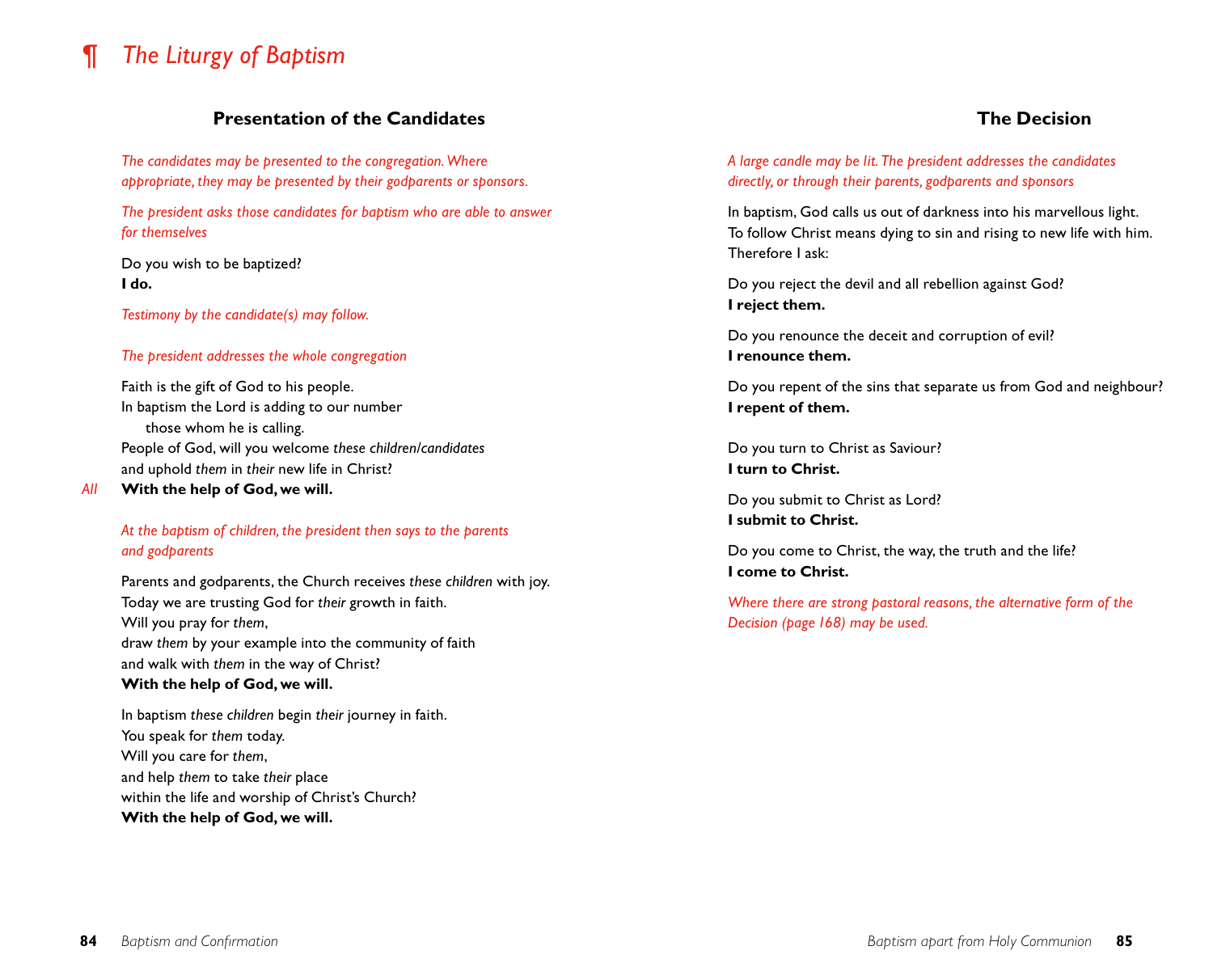# **Signing with the Cross**

### **Prayer over the Water**

*The president or another minister makes the sign of the cross on the forehead of each candidate, saying* 

Christ claims you for his own. Receive the sign of his cross.

*The president may invite parents, godparents and sponsors to sign the candidates with the cross.When all the candidates have been signed, the president says* 

Do not be ashamed to confess the faith of Christ crucified.

*All* **Fight valiantly as a disciple of Christ against sin, the world and the devil, and remain faithful to Christ to the end of your life.**

May almighty God deliver you from the powers of darkness, restore in you the image of his glory, and lead you in the light and obedience of Christ.

*All* **Amen.**

*The ministers and candidates gather at the baptismal font. A canticle, psalm, hymn or litany may be used (see pages 169–176).*

*The president stands before the water of baptism and says (optional seasonal and responsive forms are provided on pages 150–165 and 177)*

Praise God who made heaven and earth,

*All* **who keeps his promise for ever.**

Let us give thanks to the Lord our God.

*All* **It is right to give thanks and praise.**

We thank you, almighty God, for the gift of water to sustain, refresh and cleanse all life. Over water the Holy Spirit moved in the beginning of creation. Through water you led the children of Israel from slavery in Egypt to freedom in the Promised Land. In water your Son Jesus received the baptism of John and was anointed by the Holy Spirit as the Messiah, the Christ, to lead us from the death of sin to newness of life.

We thank you, Father, for the water of baptism. In it we are buried with Christ in his death. By it we share in his resurrection. Through it we are reborn by the Holy Spirit. Therefore, in joyful obedience to your Son, we baptize into his fellowship those who come to him in faith.

Now sanctify this water that, by the power of your Holy Spirit, they may be cleansed from sin and born again. Renewed in your image, may they walk by the light of faith and continue for ever in the risen life of Jesus Christ our Lord; to whom with you and the Holy Spirit be all honour and glory, now and for ever.

*All* **Amen.**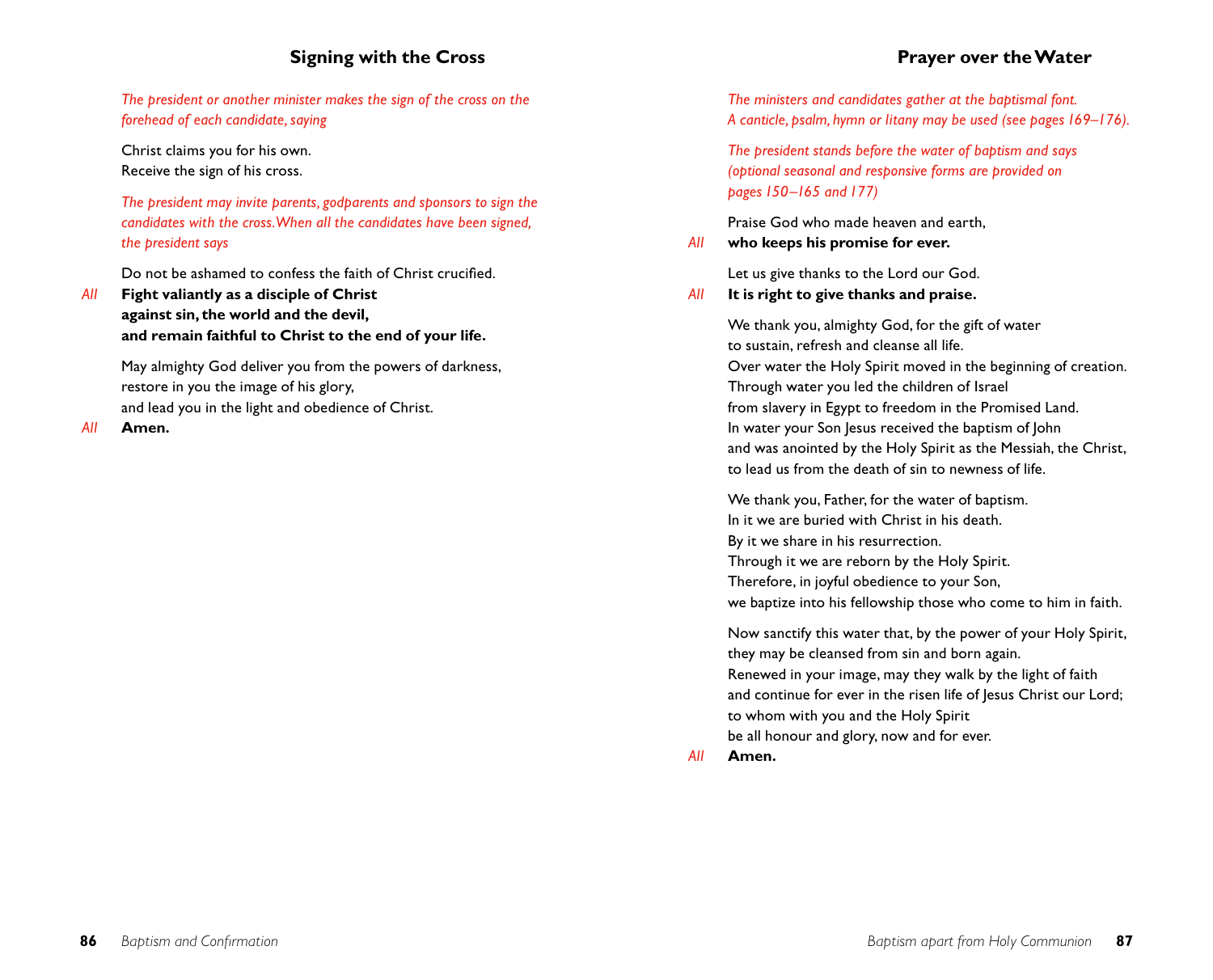# **Profession of Faith**

### *The president addresses the congregation*

Brothers and sisters, I ask you to profess together with *these candidates* the faith of the Church.

Do you believe and trust in God the Father?

*All* **I believe in God, the Father almighty, creator of heaven and earth.**

Do you believe and trust in his Son Jesus Christ?

*All* **I believe in Jesus Christ, his only Son, our Lord, who was conceived by the Holy Spirit, born of the Virgin Mary, suffered under Pontius Pilate, was crucified, died, and was buried; he descended to the dead. On the third day he rose again; he ascended into heaven, he is seated at the right hand of the Father, and he will come to judge the living and the dead.**

Do you believe and trust in the Holy Spirit?

*All* **I believe in the Holy Spirit, the holy catholic Church, the communion of saints, the forgiveness of sins, the resurrection of the body, and the life everlasting. Amen.**

> *Where there are strong pastoral reasons the alternative Profession of Faith (page 178) may be used.*

*If the candidate(s) can answer for themselves, the president may say to each one N*, is this your faith?

*Each candidate answers in their own words, or* **This is my faith.**

*The president or another minister dips each candidate in water, or pours water on them, saying* 

*N*, I baptize you in the name of the Father, and of the Son, and of the Holy Spirit.

### *All* **Amen.**

*If the newly baptized are clothed with a white robe, a hymn or song may be used, and then a minister may say* 

You have been clothed with Christ. As many as are baptized into Christ have put on Christ.

*If those who have been baptized were not signed with the cross immediately after the Decision, the president signs each one now.*

### *The president says*

May God, who has received you by baptism into his Church, pour upon you the riches of his grace, that within the company of Christ's pilgrim people you may daily be renewed by his anointing Spirit, and come to the inheritance of the saints in glory.

*All* **Amen.**

*The president and those who have been baptized may return from the font.*

## **Baptism**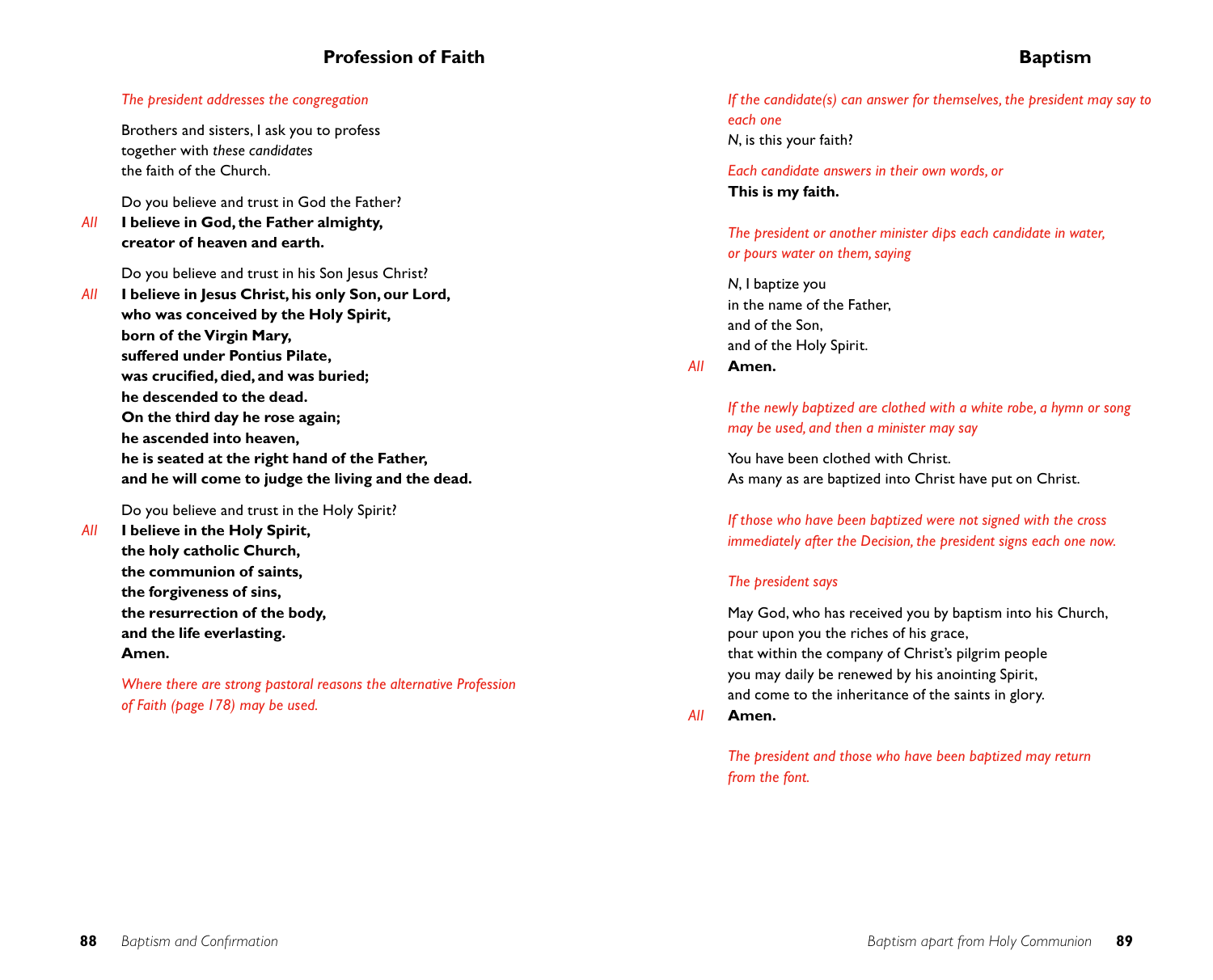### **Commission**

### **Either** *Where the newly baptized are unable to answer for themselves, a minister addresses the congregation, parents and godparents, using these or similar words*

We have brought *these children* to baptism knowing that Jesus died and rose again for *them* and trusting in the promise that God hears and answers prayer.We have prayed that in Jesus Christ *they* will know the forgiveness of *their* sins and the new life of the Spirit.

As *they* grow up, *they* will need the help and encouragement of the Christian community, so that *they* may learn to know God in public worship and private prayer, follow lesus Christ in the life of faith, serve *their* neighbour after the example of Christ, and in due course come to confirmation.

As part of the Church of Christ, we all have a duty to support *them* by prayer, example and teaching. As *their* parents and godparents, you have the prime responsibility for guiding and helping *them* in *their* early years. This is a demanding task for which you will need the help and grace of God. Therefore let us now pray for grace in guiding *these children* in the way of faith.

#### *One or more of the following prayers may be used*

Faithful and loving God, bless those who care for *these children* and grant them your gifts of love, wisdom and faith. Pour upon them your healing and reconciling love, and protect their home from all evil. Fill them with the light of your presence and establish them in the joy of your kingdom, through Jesus Christ our Lord.

#### *All* **Amen.**

God of grace and life, in your love you have given us a place among your people; keep us faithful to our baptism, and prepare us for that glorious day when the whole creation will be made perfect in your Son our Saviour Jesus Christ.

### *All* **Amen.**

#### *These words may be added*

#### *N and N*,

today God has touched you with his love and given you a place among his people. God promises to be with you in joy and in sorrow, to be your guide in life, and to bring you safely to heaven. In baptism God invites you on a life-long journey. Together with all God's people you must explore the way of Jesus and grow in friendship with God, in love for his people, and in serving others. With us you will listen to the word of God and receive the gifts of God.

### **or** *Here or at the beginning of the Sending Out, a minister may say to the newly baptized who are able to answer for themselves*

Those who are baptized are called to worship and serve God.

Will you continue in the apostles' teaching and fellowship, in the breaking of bread, and in the prayers? **With the help of God, I will.**

Will you persevere in resisting evil, and, whenever you fall into sin, repent and return to the Lord? **With the help of God, I will.**

Will you proclaim by word and example the good news of God in Christ? **With the help of God, I will.**

Will you seek and serve Christ in all people, loving your neighbour as yourself? **With the help of God,I will.**

Will you acknowledge Christ's authority over human society, by prayer for the world and its leaders, by defending the weak, and by seeking peace and justice? **With the help of God, I will.**

May Christ dwell in your heart(s) through faith, that you may be rooted and grounded in love and bring forth the fruit of the Spirit. **Amen.**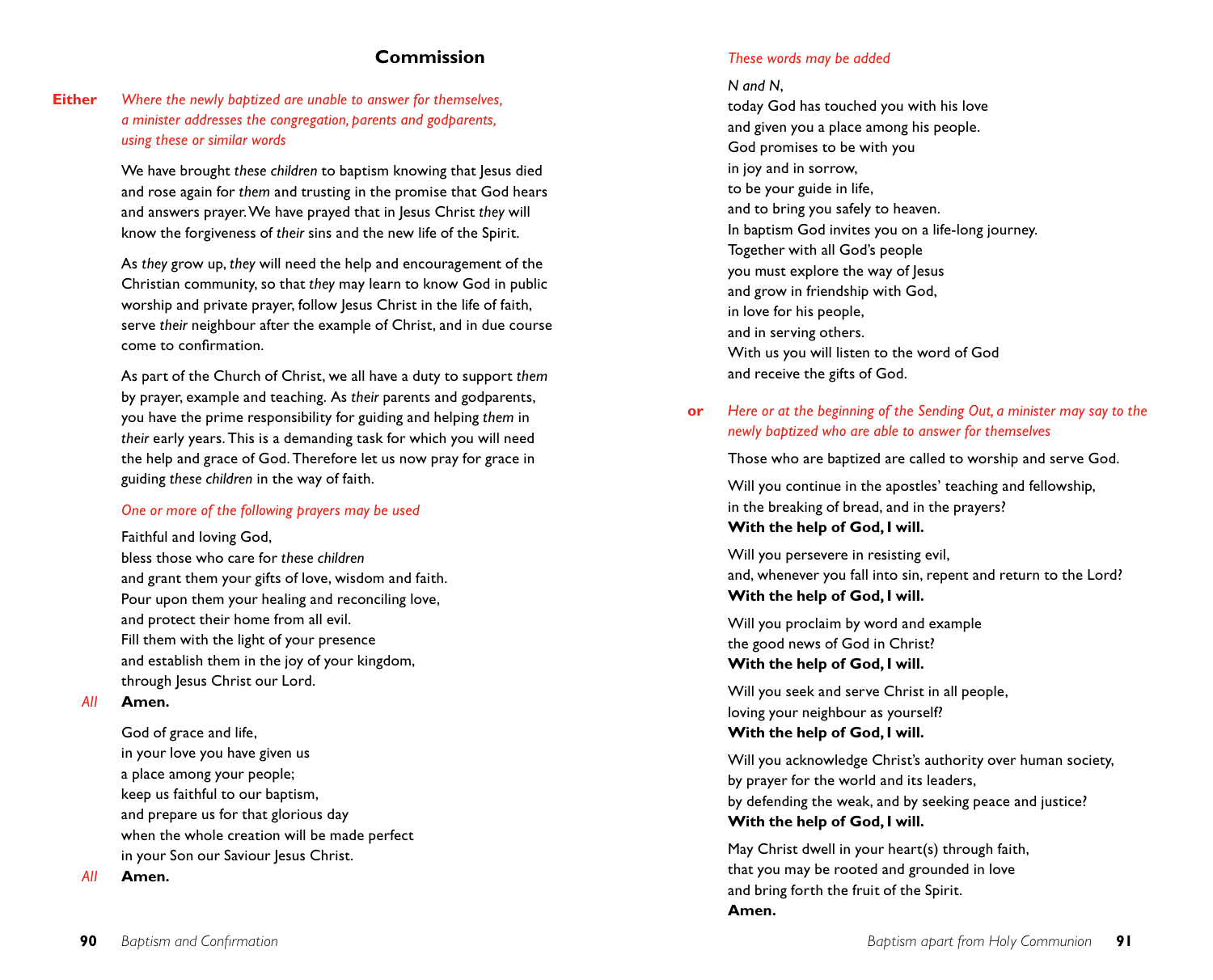# **The Welcome and Peace**

There is one Lord, one faith, one baptism: *N and N*, by one Spirit we are all baptized into one body.

*All* **We welcome you into the fellowship of faith; we are children of the same heavenly Father; we welcome you.**

*The congregation may greet the newly baptized.*

*The president introduces the Peace in these or other suitable words. (For seasonal Introductions to the Peace, see pages 150–165.)*

We are all one in Christ Jesus. We belong to him through faith, heirs of the promise of the Spirit of peace.

The peace of the Lord be always with you *All* **and also with you.**

### *A minister may say*

Let us offer one another a sign of peace.

### *All may exchange a sign of peace.*

# ¶ *Prayers of Intercession*

*Intercessions may be led by the president or others. These or other suitable words may be used. For seasonal forms and an alternative form, see pages 150–165 and 179. The intercession concludes with the Lord's Prayer.*

As a royal priesthood, let us pray to the Father through Christ who ever lives to intercede for us.

Reveal your kingdom among the nations; may peace abound and justice flourish. *Especially for …*  Your name be hallowed.

### *All* **Your kingdom come.**

Send down upon us the gift of the Spirit and renew your Church with power from on high. *Especially for …*  Your name be hallowed.

### *All* **Your kingdom come.**

Deliver the oppressed, strengthen the weak, heal and restore your creation. *Especially for …*  Your name be hallowed.

### *All* **Your kingdom come.**

Rejoicing in the fellowship of the Church on earth, we join our prayers with all the saints in glory. Your name be hallowed.

### *All* **Your kingdom come.**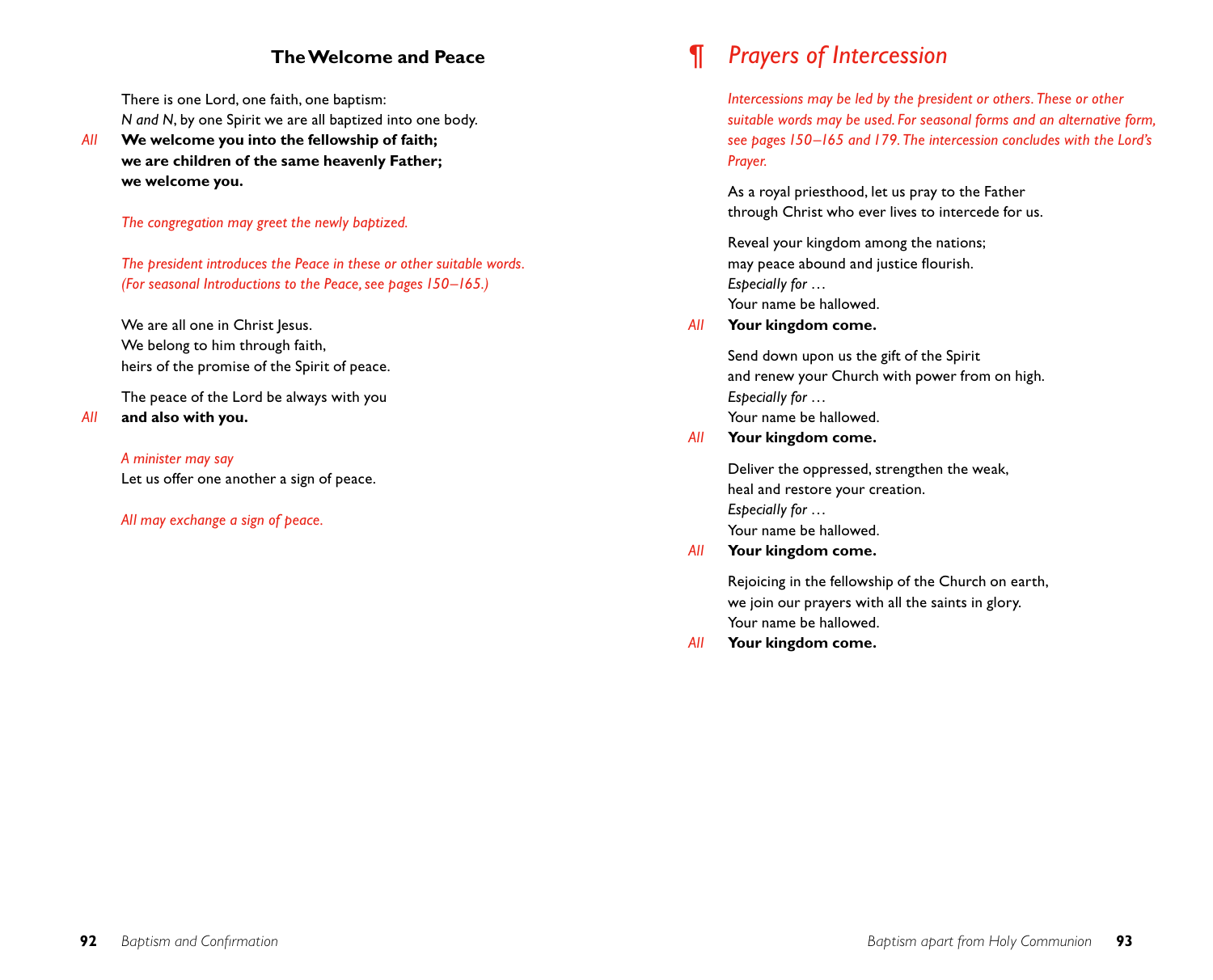# **The Lord's Prayer**

As our Saviour taught us, so we pray

*All* **Our Father in heaven,**

**hallowed be your name, your kingdom come, your will be done, on earth as in heaven. Give us today our daily bread. Forgive us our sins as we forgive those who sin against us. Lead us not into temptation but deliver us from evil. For the kingdom, the power, and the glory are yours now and for ever. Amen.**

### *(or)*

Let us pray with confidence as our Saviour has taught us

*All* **Our Father, who art in heaven,**

- **hallowed be thy name;**
- **thy kingdom come;**
- **thy will be done;**
- **on earth as it is in heaven.**
- **Give us this day our daily bread.**
- **And forgive us our trespasses,**
- **as we forgive those who trespass against us.**
- **And lead us not into temptation;**
- **but deliver us from evil.**
- **For thine is the kingdom,**
- **the power and the glory,**
- **for ever and ever.**
- **Amen.**

# ¶ *The Sending Out*

*If the words on page 73 have not been used earlier, a minister may address the newly baptized who are able to answer for themselves, using those words.*

# **The Blessing**

*The president may use a seasonal blessing (pages 150–165), or another suitable blessing, or*

The God of all grace, who called you to his eternal glory in Christ Jesus, establish, strengthen and settle you in the faith; and the blessing of God almighty, the Father, the Son, and the Holy Spirit, be among you and remain with you always.

*All* **Amen.**

# **Giving of a Lighted Candle**

*The president or another person may give each of the newly baptized a lighted candle. These may be lit from the candle used at the Decision.*

### *When all the newly baptized have received a candle, the president says*

God has delivered us from the dominion of darkness and has given us a place with the saints in light.

You have received the light of Christ; walk in this light all the days of your life.

*All* **Shine as a light in the world to the glory of God the Father.**

## **The Dismissal**

Go in the light and peace of Christ.

*All* **Thanks be to God.**

*From Easter Day to Pentecost* Alleluia, alleluia *may be added to both the versicle and the response.*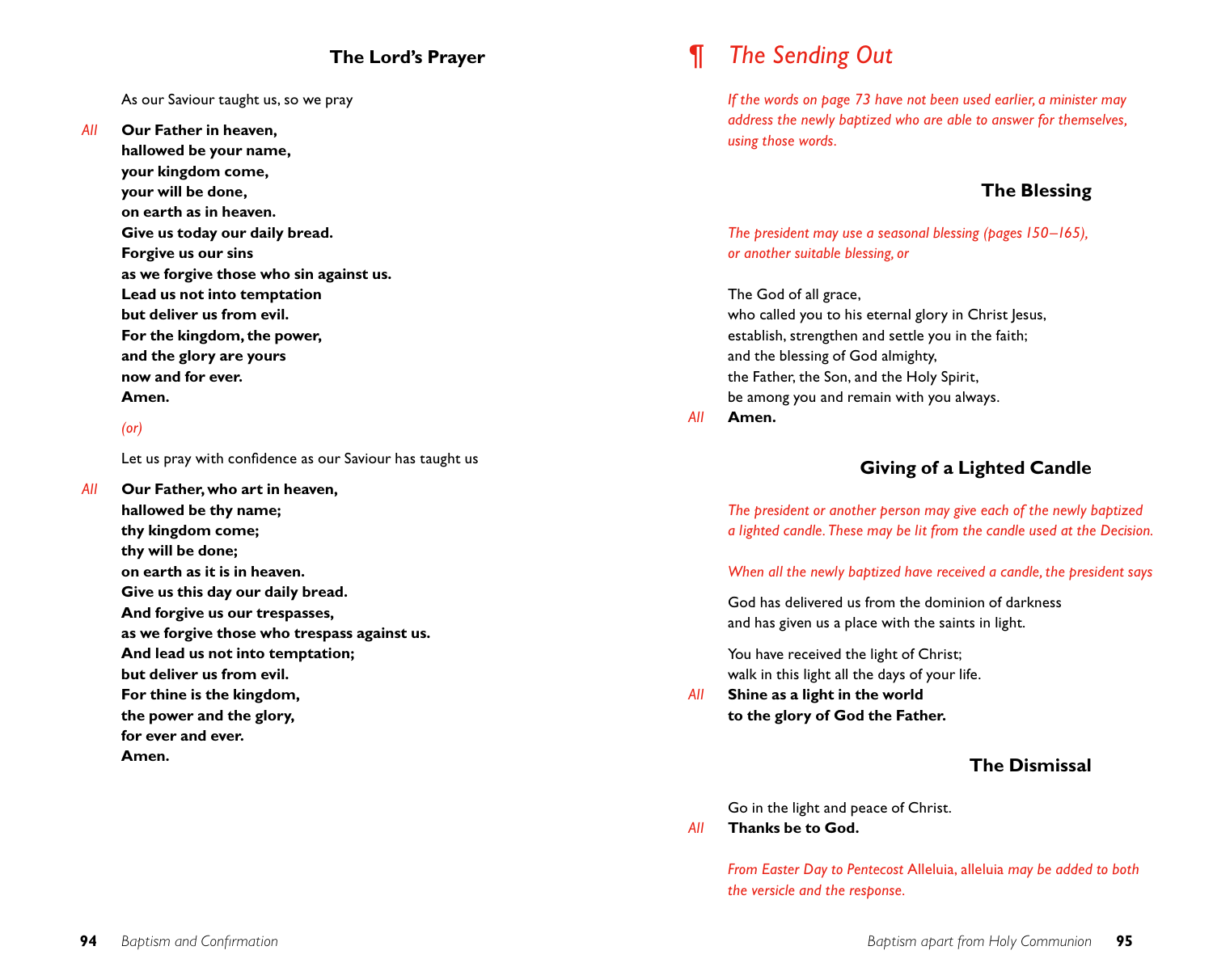# **Baptism at a Service of the Word**

Any minister may preside over A Service of the Word, the Prayers and the Commission. The minister of baptism, who is the parish priest or other minister authorized to administer Holy Baptism, must preside over the Liturgy of Baptism.

Where alternative forms are provided in the service for Holy Baptism, they may be used with A Service of the Word.

- **1** The Prayers of Penitence are not used.
- **2** The Creed or Affirmation of Faith is replaced by the Profession of Faith.
- **3** The following may be used as part of the Preparation or after the Liturgy of the Word:

Thanksgiving Prayer for a Child (page 166) Introduction (page 63) Presentation of the Candidates (page 66).

- **4** After the Liturgy of the Word, the Liturgy of Baptism (pages 66–75) follows, omitting the Presentation of the Candidates (page 66), if used earlier, and the Prayers of Intercession (page 74), if they are to be used later.
- **5** The Prayers of Intercession may be used before or after the Welcome or later in the service.
- **6** The Giving of a Lighted Candle takes place at the conclusion of the service. Alternatively it may take place after the administration of baptism.

The Notes to the service for Holy Baptism (pages 98–101) apply to the Thanksgiving Prayer for a Child, the Liturgy of Baptism and the Giving of a Lighted Candle.

# **Baptism at Morning or Evening Prayer**

When appropriate, the service of Morning Prayer or Evening Prayer may be abbreviated. The Prayers of Penitence may be omitted, and the Creed is omitted, being replaced by one of the interrogatory forms provided in the service for Holy Baptism.

The service follows this order:

- **The introduction to the service. This may include** Thanksgiving Prayer for a Child (page 166) Introduction (page 63) Presentation of the Candidates (page 66)
- **Morning or Evening Prayer to the end of the second reading**
- **The Liturgy of Baptism (pages 66–75)** omitting the Presentation of the Candidates (page 66), if used earlier, and the Prayers of Intercession (page 74). The Peace may also be omitted.
- **Morning or Evening Prayer from the canticle after the second** reading, omitting the Apostles' Creed
- ¶ At the prayers, appropriate intercessions from the service for Holy Baptism may be used (see pages 74,150–165 and 179).
- **The service concludes with the Sending Out (page 77).**

The Notes to the service for Holy Baptism (pages 98–101) apply to the Thanksgiving Prayer for a Child, the Liturgy of Baptism and the Sending Out.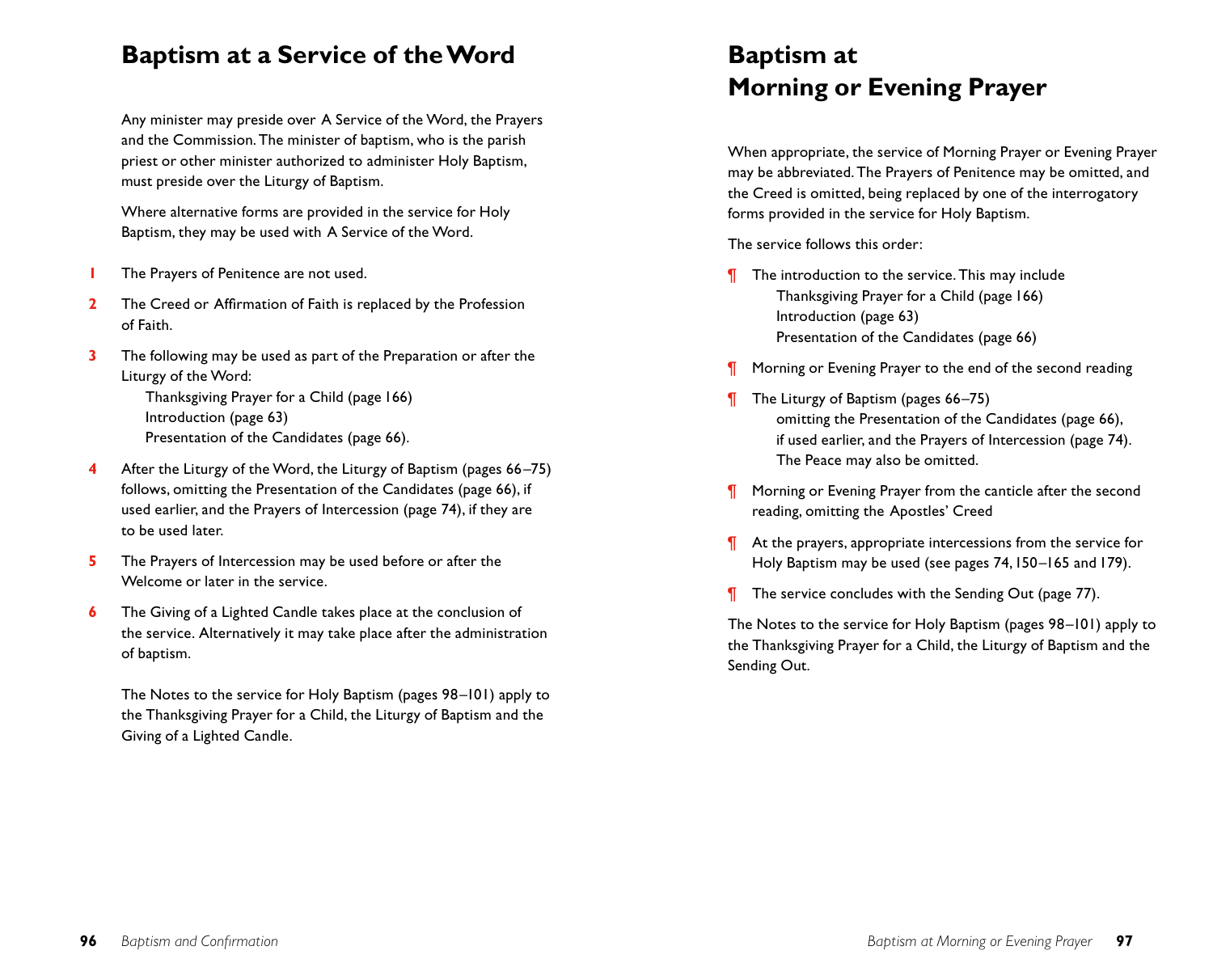# **Notes to Holy Baptism**

Holy Baptism is normally administered by the parish priest in the course of public worship on Sunday 'when the most number of people come together' (Canon B 21).

### **1 Minister of Baptism**

Where rubrics speak of 'the president', this indicates the parish priest or other minister authorized to administer Holy Baptism. When the bishop is present he normally presides over the whole service. Parts of the service not assigned to the president may be delegated to others.

### **2 Ordering of the Service**

Pages 60–61, 63–67 and 78–79 show how baptism is to be administered within a celebration of Holy Communion. Pages 96–97 show how it is to be administered at A Service of the Word and at Morning or Evening Prayer.When baptism is administered within a celebration of Holy Communion, the Notes to the Order for the Celebration of Holy Communion apply equally to this service. The structure of the service, however, enables it to be used as a significant celebration on its own and there may be occasions where such a celebration of Holy Baptism forms a main Sunday act of worship.Whenever Holy Baptism is administered there shall be a sermon.

### **3 Thanksgiving Prayer for a Child**

This option (see page 166) may be used where it is appropriate to express thanksgiving for a child to be baptized later in the service; this may be inserted as part of the Preparation. This is not intended to preclude the use of a separate service of Thanksgiving for the Gift of a Child.

### **4 Presentation of the Candidates**

The Presentation may follow the Introduction where circumstances make this appropriate.

### **5 Collect, Readings and Other Variable Texts**

The Collect and readings for the Sunday should normally be used, especially on Sundays between the First Sunday of Advent and the Feast of the Presentation of Christ, and between the First Sunday of Lent and Trinity Sunday. The Collects provided in the rite and its Supplementary Texts may, however, be substituted on Sundays between the Presentation of Christ and the beginning of Lent and between Trinity Sunday and the beginning of Advent even when the normal Sunday readings are used. The Collects and readings provided in the service or in its Supplementary Texts are for use on occasions when baptism is the predominant element in the service. The basic form of the service remains constant. Within this structure seasonal material may also be used (see pages 150–165). This is linked to occasions in the Christian year when its use might be particularly appropriate.

### **6 Godparents and Sponsors**

The term 'godparent' is used for those asked to present children for baptism and to continue to support them. The term 'sponsor' is used for those who agree to support in the journey of faith candidates (of any age) for baptism, confirmation or affirmation of baptismal faith. It is not necessary that a candidate have the same person as godparent and sponsor.When children who are old enough to speak are baptized, such children, at the discretion of the parish priest, also answer the questions at the Decision with parents and godparents.

### **7 Hymns and Silence**

If occasion requires, hymns may be sung and silence may be kept at points other than those which are indicated.

### **8 Corporate Responses**

When members of a family are baptized at the same time, the questions at the Decision may be answered in the form 'We reject … '.

### **9 Profession of Faith**

The whole congregation joins in the Apostles' Creed at the Profession of Faith or makes the responses in the Alternative Profession of Faith (page 178).